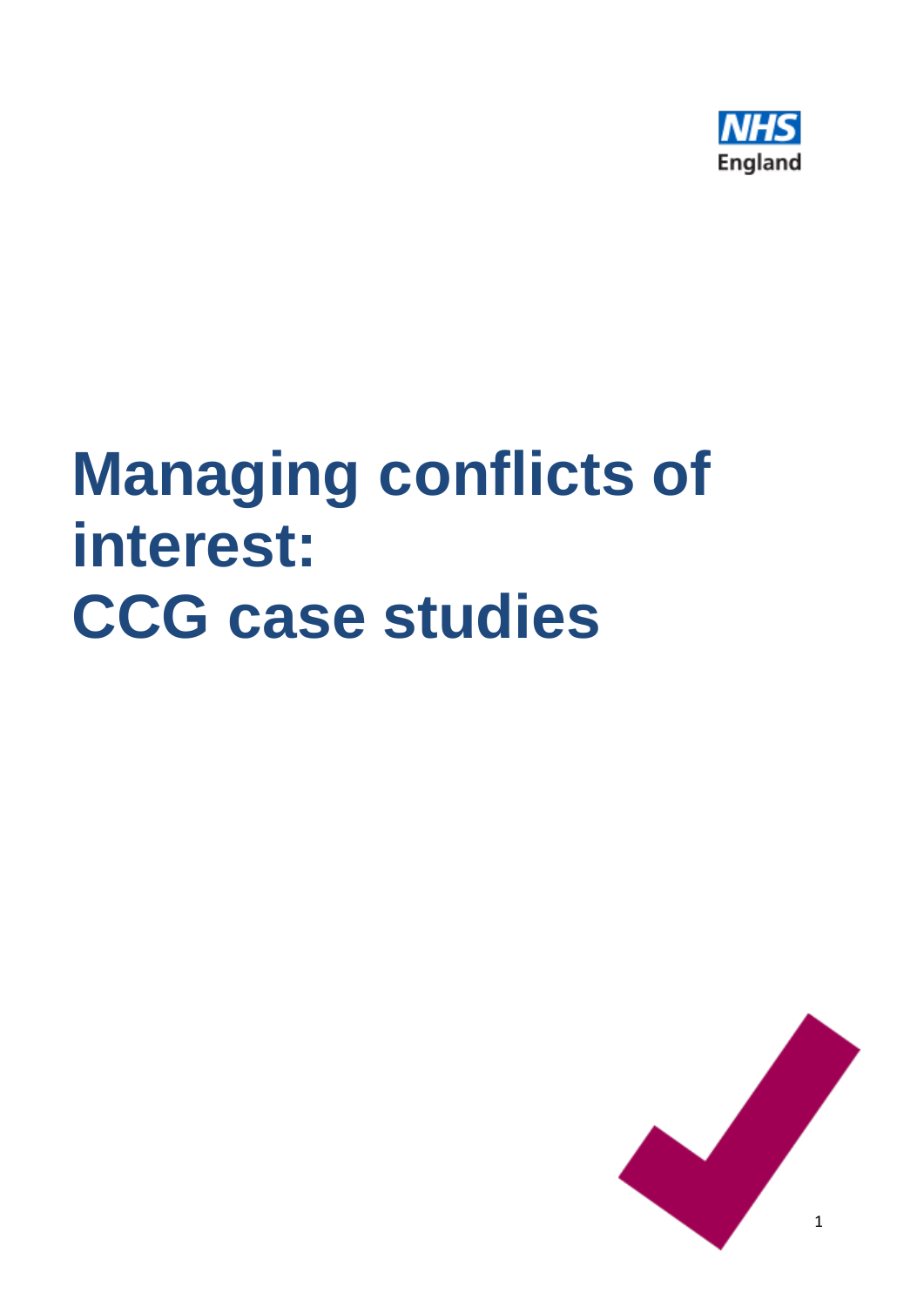# **Managing conflicts of interest: CCG Case Studies**

Version number: 3

First published: June 2016

Prepared by: Commissioning Strategy Directorate

Classification: OFFICIAL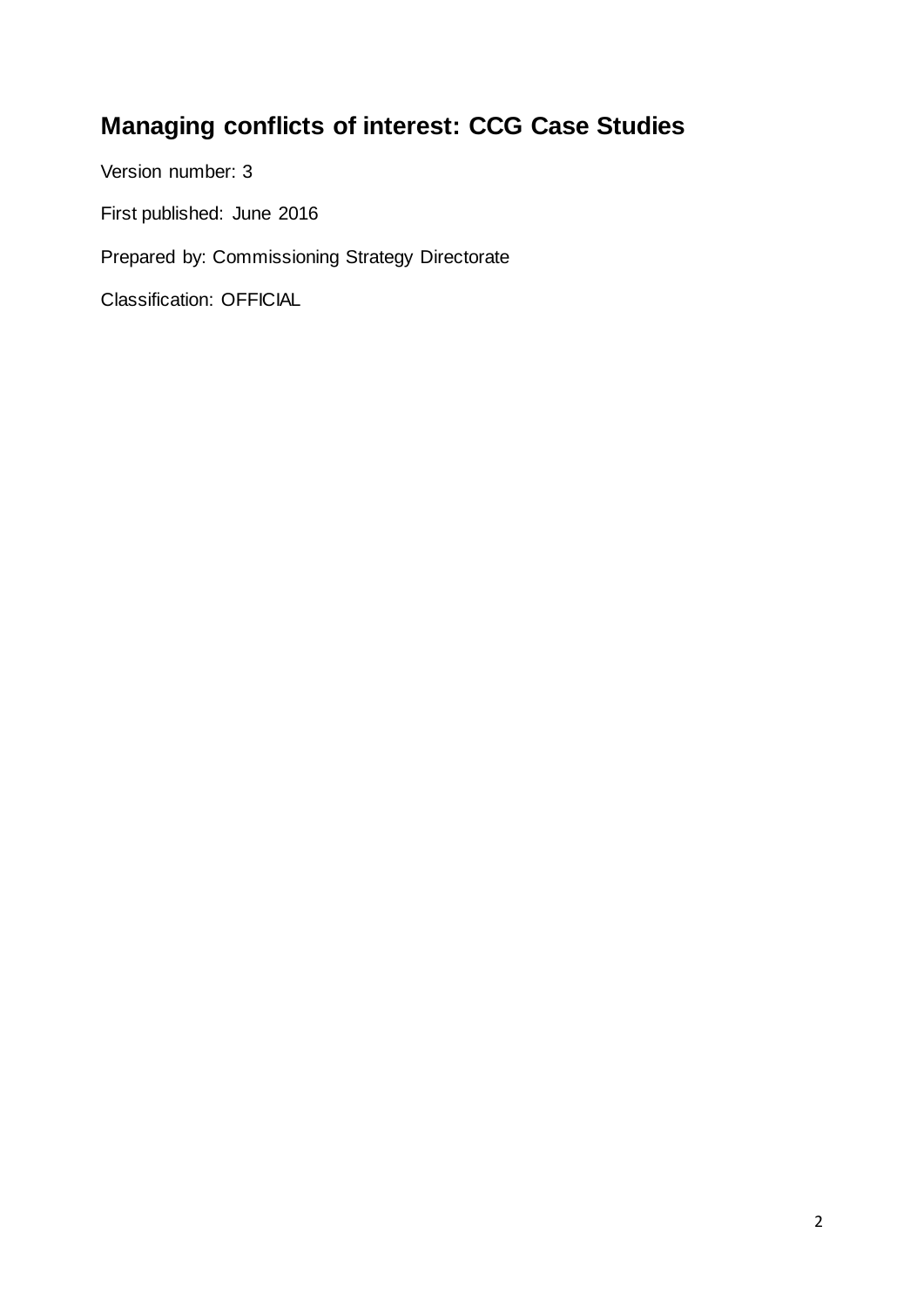# **Contents**

| A1: Assessing the need for and location of new community medical centres 6                           |     |
|------------------------------------------------------------------------------------------------------|-----|
|                                                                                                      |     |
|                                                                                                      |     |
| C2: Development of an alternative scheme to the Quality and Outcomes Framework                       |     |
| D1: Re-procurement of an Alternative Provider Medical Services Contract (APMS) in<br>a delegated CCG |     |
|                                                                                                      |     |
|                                                                                                      | 21  |
| D4: Ensuring conflicts of interest are adequately addressed when procurement                         |     |
|                                                                                                      | 23  |
|                                                                                                      | .25 |
|                                                                                                      |     |
|                                                                                                      |     |
|                                                                                                      |     |
|                                                                                                      |     |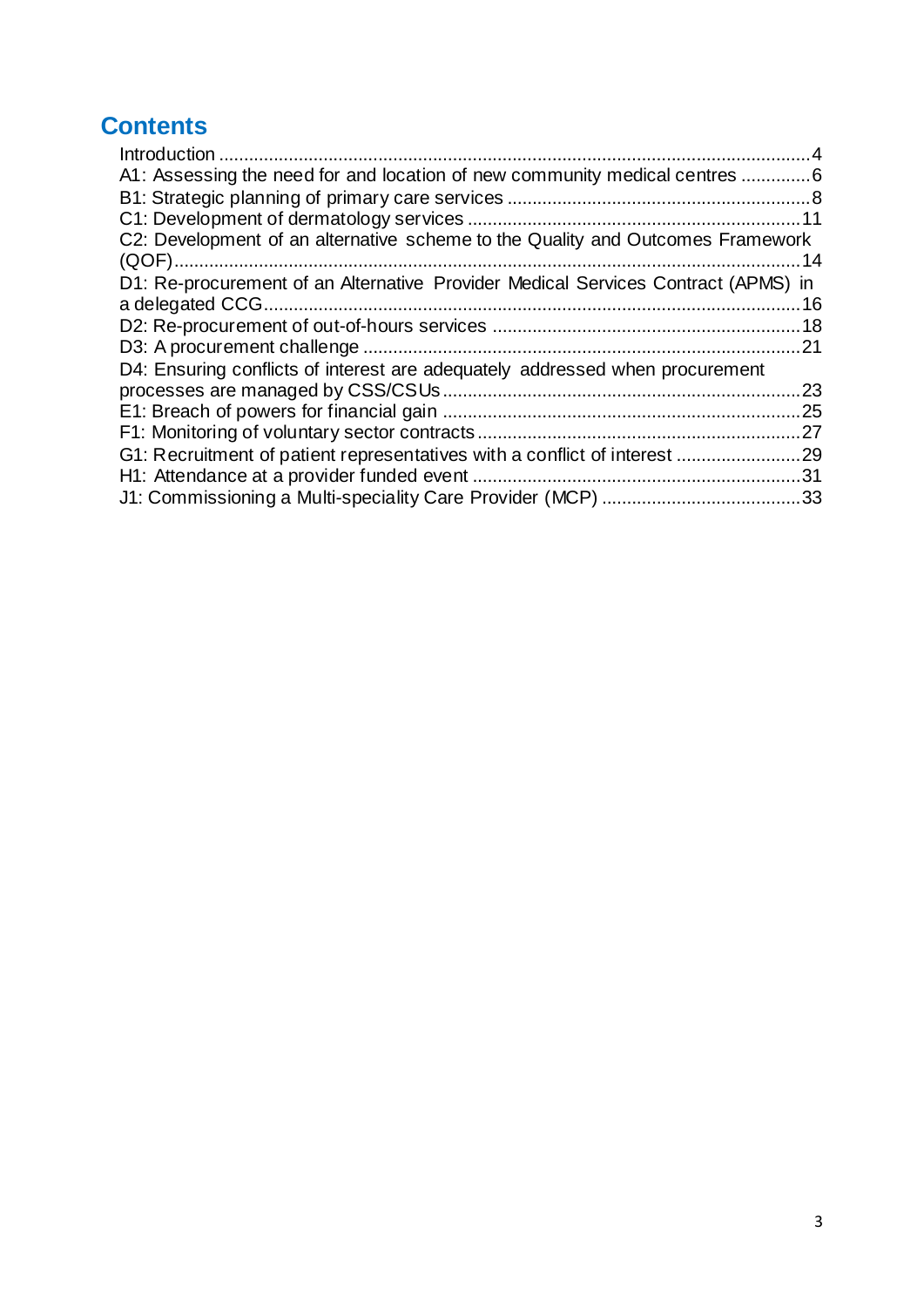# **Managing conflicts of interest: CCG case studies**

#### <span id="page-3-0"></span>**Introduction**

NHS England has developed a series of case studies to accompany the *revised [statutory](https://www.england.nhs.uk/commissioning/pc-co-comms/coi/)  [guidance on managing conflicts of interest for CCGs](https://www.england.nhs.uk/commissioning/pc-co-comms/coi/)*, published in June 2017. This includes an additional case study relating to the commissioning of a new care model. The case studies are intended to raise awareness of the different types of conflicts of interest that could arise in CCGs and to support CCGs to robustly and effectively identify and manage them. The case studies could also be used as a training resource for CCGs, to support them in providing advice to their employees and members on what might constitute a conflict of interest. We will also be rolling out mandatory online training on conflicts of interest management in 2017.

Conflicts of interest are inevitable in commissioning and it is how we manage them that matters. They can affect anyone working in commissioning and can arise at any stage of the commissioning cycle:



This document includes a series of case studies from across the commissioning cycle and examples which involve different commissioning roles.

Each case study describes a scenario that includes one or more conflicts of interest, the associated risks and actions to consider. The actions to consider are based upon the safeguards set out in the *[revised statutory guidance on managing conflicts of interest for](https://www.england.nhs.uk/commissioning/pc-co-comms/coi/)  [CCGs.](https://www.england.nhs.uk/commissioning/pc-co-comms/coi/)* They are not an exhaustive list of actions and CCGs should consider what further actions would be appropriate in line with their own conflicts of interest policy. These scenarios are focused on issues arising from conflicts of interest and consequently do not purport to cover other issues which may also be relevant, for example, CCGs' statutory duty to consult with service users and potential service users. Further, the case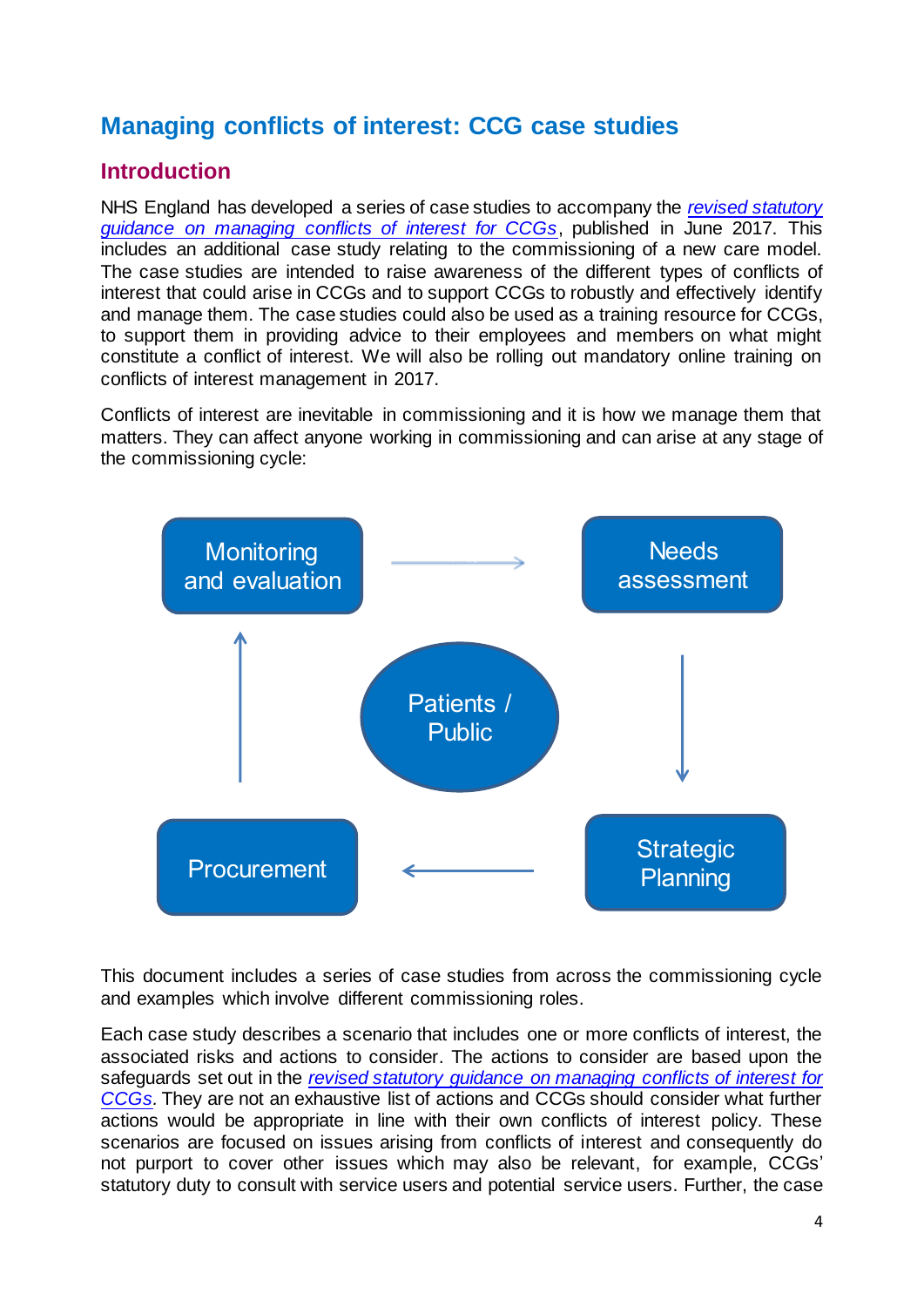studies should not be relied on as an alternative to seeking expert advice where this is needed.

Please note, whilst the case studies are based upon the types of conflicts of interest scenarios that could arise in CCGs, they are not real life examples. The names of individuals and organisations used in these case studies are fictional and not a reference to any organisation or person, living or deceased.

This document includes the following case studies:

| <b>Case study</b>                                                                                                                    | <b>of</b><br>the<br><b>Stage</b><br>commissioning cycle | Page            |
|--------------------------------------------------------------------------------------------------------------------------------------|---------------------------------------------------------|-----------------|
| A1: Assessing the need for, and location of, new<br>community medical centres                                                        | Needs assessment                                        | 6               |
| <b>B1:</b> Strategic planning of primary care services                                                                               | Strategic planning                                      | 8               |
| C1: Development of dermatology services                                                                                              | planning<br>Service<br>and<br>design                    | 11              |
| C2: Development of an alternative scheme to the<br><b>Quality and Outcomes Framework (QOF)</b>                                       |                                                         | 14              |
| <b>D1:</b> Re-procurement of an Alternative<br>Provider<br>Medical Services Contract (APMS) in a delegated<br><b>CCG</b>             | Procurement                                             | 16              |
| <b>D2:</b> Re-procurement of out-of-hours services                                                                                   |                                                         | 18              |
| <b>D3:</b> A procurement challenge                                                                                                   |                                                         | 21              |
| <b>D4:</b> Ensuring conflicts of interest are adequately<br>addressed when<br>procurement<br>processes<br>are<br>managed by CSS/CSUs |                                                         | 23              |
| <b>E1:</b> Breach of powers for financial gain                                                                                       | Demand management                                       | 23              |
| <b>F1:</b> Monitoring of voluntary sector contracts                                                                                  | Contract management                                     | 25              |
| G1: Recruitment of patient representatives with a<br>conflict of interest                                                            | All stages                                              | 27              |
| H1: Attendance at a provider funded event                                                                                            | stages: gifts<br>All<br>and<br>hospitality              | 29              |
| J1: Commissioning a Multi-Speciality Community Provider                                                                              | Planning and procuring a<br>new care model              | $\overline{31}$ |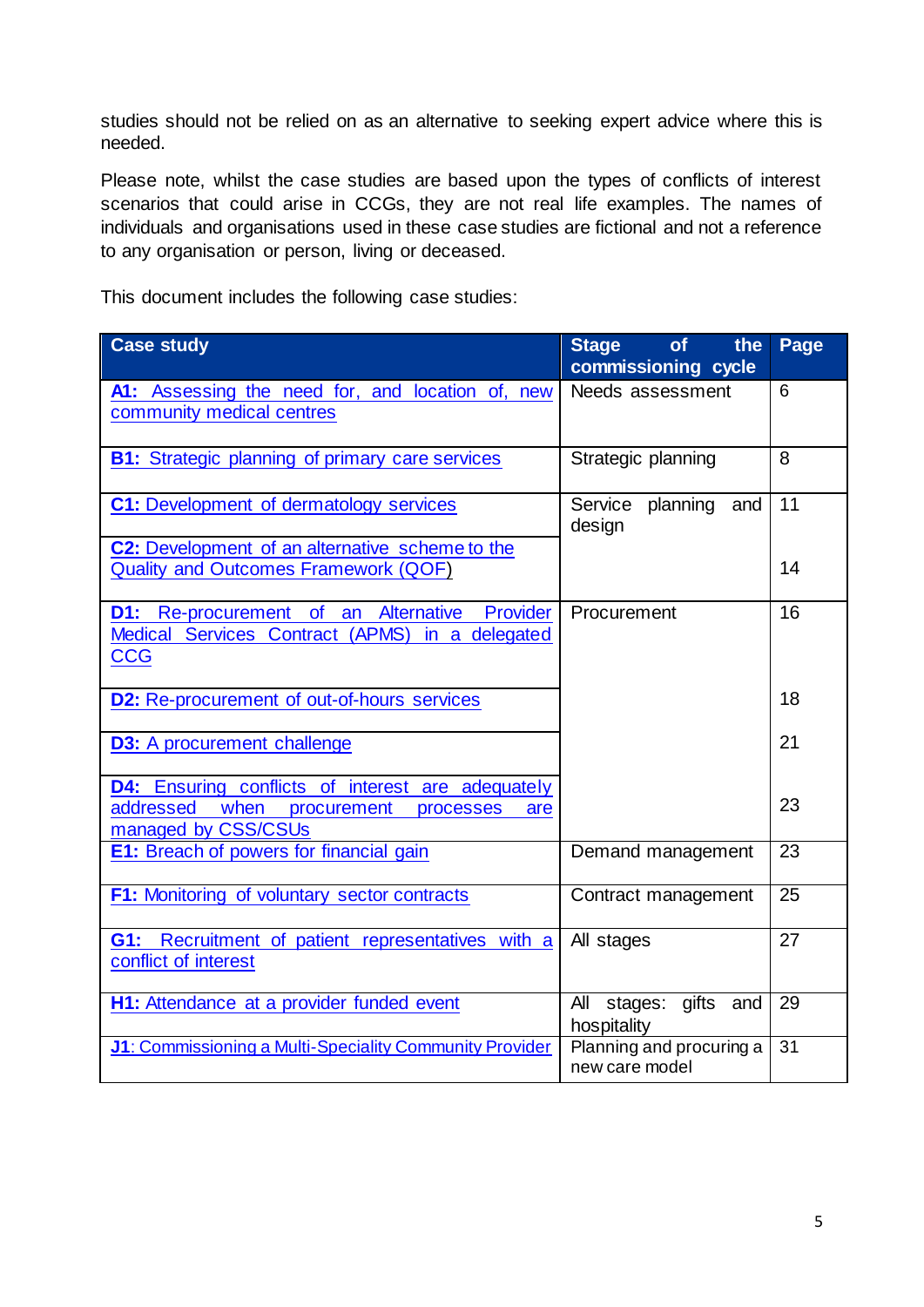# <span id="page-5-1"></span>**Managing conflicts of interest: Needs Assessment Case Study**

#### <span id="page-5-0"></span>**A1: Assessing the need for and location of new community medical centres**

| <b>Context</b> | As part of North County CCG's strategy to provide more accessible<br>primary care services, the CCG plans to open community medical<br>centres in each of its localities. The medical centres will provide a<br>range of out-of-hospital services.            |
|----------------|---------------------------------------------------------------------------------------------------------------------------------------------------------------------------------------------------------------------------------------------------------------|
|                | The CCG's Primary Care Commissioning Committee (PCCC) sets<br>$\bullet$<br>up a working group to undertake a needs assessment and to<br>develop a business case, recommending the range of services to be<br>offered and the location of each medical centre. |
|                | At a public meeting of the PCCC, the business case and needs<br>assessment is presented by the Chair of the working group.                                                                                                                                    |
|                | In one locality, the recommendation is to open the medical centre in<br>$\bullet$<br>buildings owned by Dr Adam Brown, a GP governing body and<br>PCCC member. This is because the building's rent would be<br>cheaper than the rent of alternative sites.    |
|                | The proposed site is next to Dr Brown's GP practice, which is a<br>prescribing practice. Therefore, there is a high probability that the<br>medical centre would increase business at Dr Brown's pharmacy.                                                    |
|                | Dr Brown has previously declared that he owned a prescribing<br>practice and the property in question. This is on the CCG's register<br>of interest.                                                                                                          |
|                | Dr Brown left the PCCC meeting when this matter was discussed.<br>$\bullet$                                                                                                                                                                                   |
| <b>Risks</b>   | Dr Brown has a direct financial interest in the medical centre being<br>$\bullet$<br>located on his premises.                                                                                                                                                 |
|                | There could be a perception that the CCG has favoured a PCCC<br>member when selecting the location of the medical centre.                                                                                                                                     |
|                | There is a risk of loss of public confidence and trust in the CCG, as<br>٠<br>well as legal challenge from the owners of other potential sites, if the<br>conflicts of interest are not managed appropriately.                                                |
|                | There is also a risk that the personal reputation of Dr Brown will be<br>damaged if his interests are not appropriately<br>declared and<br>managed.                                                                                                           |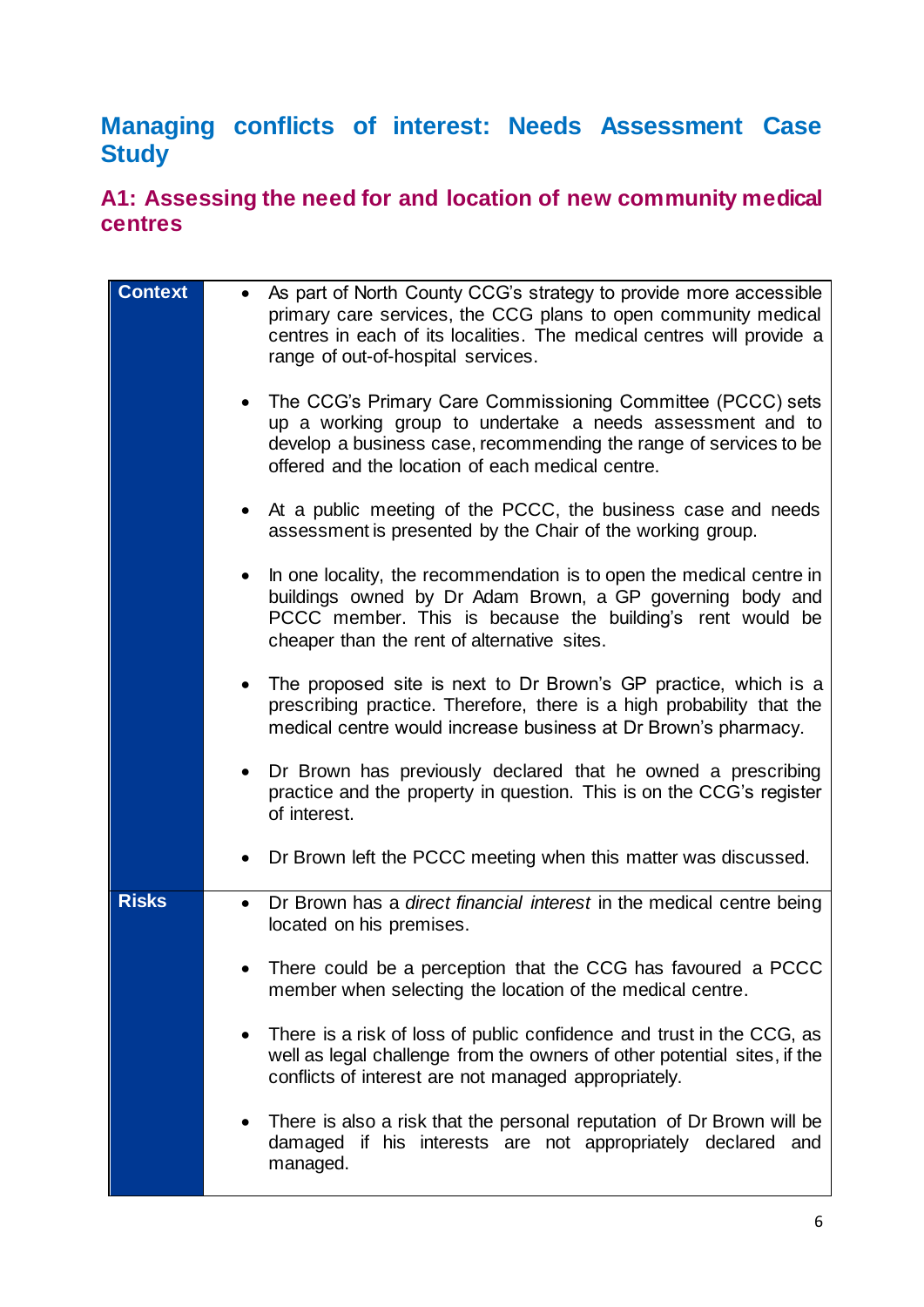| <b>Actions</b><br>to<br>consider | All proposals should clearly state whether any conflicts of interest<br>$\bullet$<br>have been identified during the development of the proposal and if<br>so, how they were managed.                                                                                                                                                                                                                                                                                                                                                                                                                                                                                                                                                                                                                                                                |
|----------------------------------|------------------------------------------------------------------------------------------------------------------------------------------------------------------------------------------------------------------------------------------------------------------------------------------------------------------------------------------------------------------------------------------------------------------------------------------------------------------------------------------------------------------------------------------------------------------------------------------------------------------------------------------------------------------------------------------------------------------------------------------------------------------------------------------------------------------------------------------------------|
|                                  | In this case, the appropriate management of the conflicts of interest<br>should include ensuring that:                                                                                                                                                                                                                                                                                                                                                                                                                                                                                                                                                                                                                                                                                                                                               |
|                                  | Dr Brown's interests (both his ownership of the prescribing<br>practice and neighbouring property) have been recorded in<br>the CCG's register of interests and in the minutes of every<br>meeting where this topic was discussed.<br>Dr Brown was not part of the working group, and this was<br>recorded in the relevant minutes.<br>There are clear and objectively justifiable reasons for<br>selecting the preferred locations for the medical centres,<br>which are included within the working group's report and<br>referenced in the PCCC's minutes. The cheaper rent may<br>be one such reason, but it may not be a sufficient reason in<br>itself for selecting one site over another.<br>The proposals have been subject to appropriate scrutiny,<br>public and stakeholder engagement, and are in accordance<br>with procurement rules. |
|                                  | The PCCC should also consider whether there are any other<br>٠<br>relevant conflicts of interest. For example:                                                                                                                                                                                                                                                                                                                                                                                                                                                                                                                                                                                                                                                                                                                                       |
|                                  | Were any of Dr Brown's partners at the neighbouring<br>practice part of the working group or members of the<br>PCCC?<br>Would any members of the working group be affected by<br>the relocation of some existing services to the medical<br>centre (i.e., have they got an indirect financial interest)?                                                                                                                                                                                                                                                                                                                                                                                                                                                                                                                                             |
|                                  | Any additional interests identified should be declared and managed<br>appropriately during the process.                                                                                                                                                                                                                                                                                                                                                                                                                                                                                                                                                                                                                                                                                                                                              |
|                                  | Provided Dr Brown's interests (and any other relevant interests)<br>were declared and managed as above, it seems likely that he has<br>acted appropriately and that the CCG will have an audit trail which<br>evidences this.                                                                                                                                                                                                                                                                                                                                                                                                                                                                                                                                                                                                                        |
|                                  | However, if the PCCC (led by the Chair) is not satisfied that conflicts<br>$\bullet$<br>of interest have been appropriately managed during the process,<br>then it should defer a decision on this item and specify what remedial<br>steps are required in order to ensure that a fair and transparent<br>decision is taken and can be evidenced.                                                                                                                                                                                                                                                                                                                                                                                                                                                                                                    |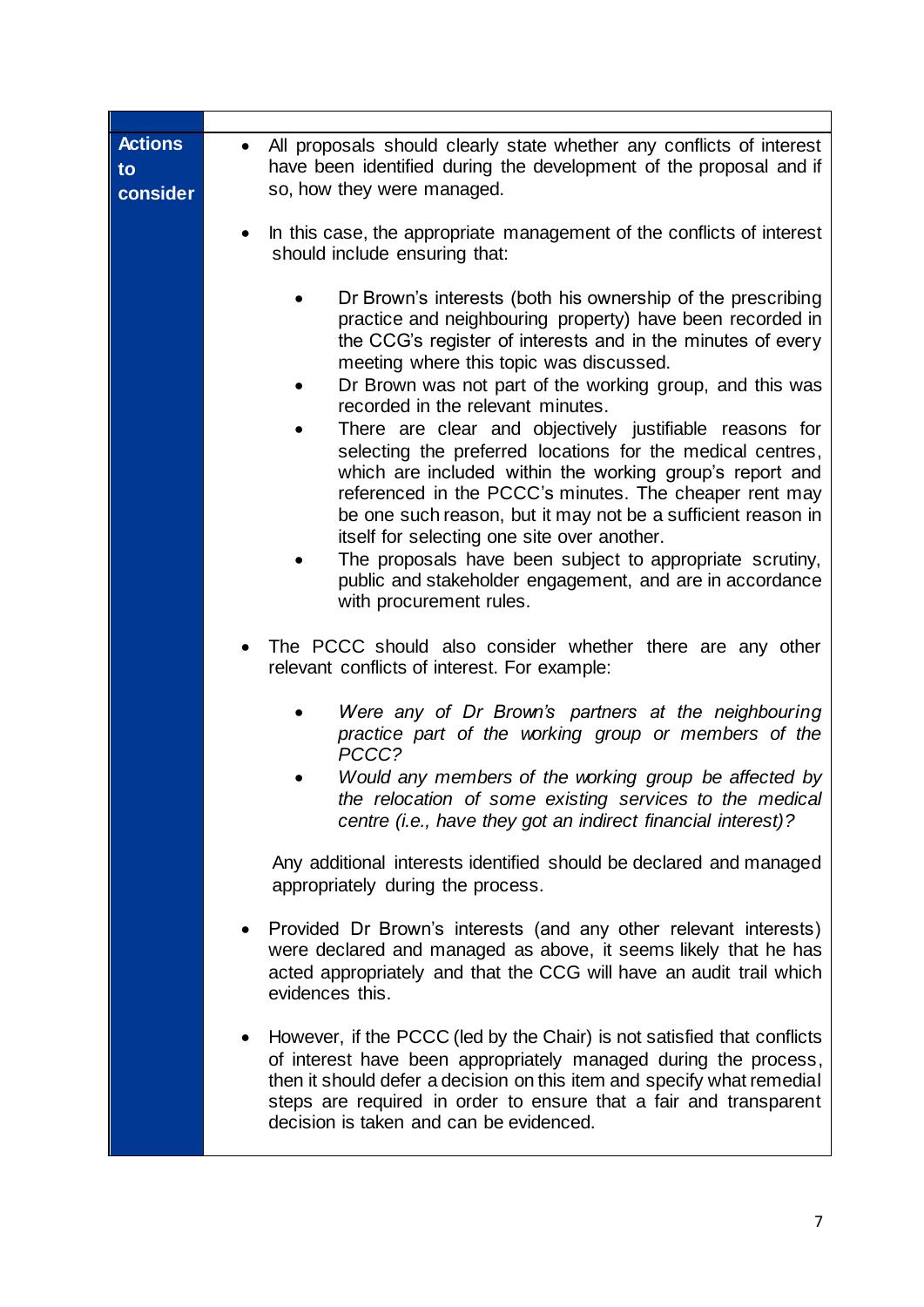# <span id="page-7-1"></span>**Managing conflicts of interest: Strategic Planning Case Study**

## <span id="page-7-0"></span>**B1: Strategic planning of primary care services**

| <b>Context</b> | East City CCG has recently implemented delegated commissioning<br>of primary medical services. The CCG establishes a Primary Care<br>Commissioning Committee (PCCC), which holds its first meeting to<br>discuss the future development of local primary care services.<br>Three PCCC members are GPs who have business interests in a<br>private company, Sunflower Health Ltd., which provides some<br>primary medical care services.<br>At the start of the meeting, the GPs declare their interests in<br>Sunflower Health Ltd., and the PCCC considers whether it is<br>appropriate for the GPs to be present for all agenda items.<br>One GP states that as the focus of the meeting is on the future |
|----------------|-------------------------------------------------------------------------------------------------------------------------------------------------------------------------------------------------------------------------------------------------------------------------------------------------------------------------------------------------------------------------------------------------------------------------------------------------------------------------------------------------------------------------------------------------------------------------------------------------------------------------------------------------------------------------------------------------------------|
|                | direction of primary care services and the PCCC will not be making<br>any procurement decisions, the GPs should be allowed to contribute<br>to the discussion and should not have to leave the meeting. After<br>discussion, the Chair agrees to proceed on this basis.                                                                                                                                                                                                                                                                                                                                                                                                                                     |
|                | During the discussion about the future direction of primary care<br>services, the PCCC starts to discuss developing local enhanced<br>services. The services discussed are ones that Sunflower Health<br>Ltd. might have an interest in providing.                                                                                                                                                                                                                                                                                                                                                                                                                                                          |
| <b>Risks</b>   | By being present at the meeting, particularly during the discussions<br>$\bullet$<br>about enhanced services, there is a risk (whether actual or<br>perceived) that the proceedings may be influenced by the <i>financial</i><br>interests of the three GPs, given their involvement with an<br>organisation which may wish to bid to provide those services.                                                                                                                                                                                                                                                                                                                                               |
|                | If the GPs have access to information about a future procurement<br>before other potential providers, this could give them an unfair<br>advantage. This may particularly be the case if the item was not<br>discussed in the public session and/or it was not made clear in the<br>papers published prior to the meeting that the PCCC would be<br>discussing the development of enhanced services. This could lead<br>to a costly legal challenge later on by other potential providers.                                                                                                                                                                                                                   |
|                | There is a risk of loss of public confidence and trust in the CCG if<br>the conflicts are not managed appropriately.                                                                                                                                                                                                                                                                                                                                                                                                                                                                                                                                                                                        |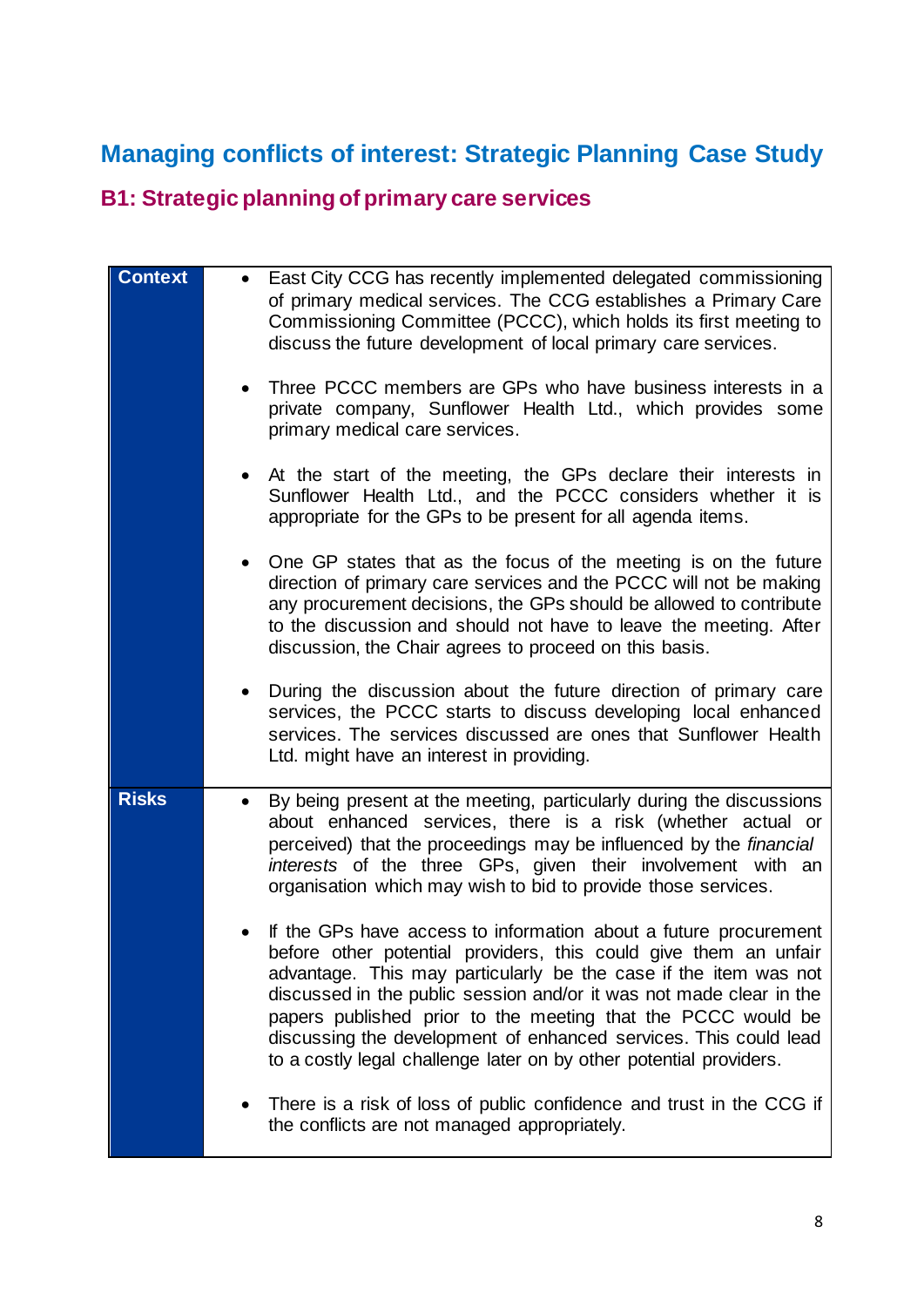|                                  | There is a risk of harm to the GPs' own personal reputations, and to<br>$\bullet$<br>the reputation of East City CCG, if their interests in Sunflower Health<br>Ltd. are not appropriately managed.<br>If the GPs gain access to any commercially sensitive information, or<br>$\bullet$<br>are involved in any decision which leads to a procurement in relation<br>to the enhanced services, it is likely that Sunflower Health Ltd. would<br>be unable to participate in any subsequent procurement for those<br>services. |
|----------------------------------|-------------------------------------------------------------------------------------------------------------------------------------------------------------------------------------------------------------------------------------------------------------------------------------------------------------------------------------------------------------------------------------------------------------------------------------------------------------------------------------------------------------------------------|
| <b>Actions</b><br>to<br>consider | Details of the three GPs' interests in Sunflower Health Ltd. should<br>$\bullet$<br>be recorded in the minutes of the PCCC meeting and in the CCG's<br>register of interests.                                                                                                                                                                                                                                                                                                                                                 |
|                                  | As it seems likely that Sunflower Health Ltd. might want to bid in a<br>future procurement exercise, the three GPs should not be involved<br>in any decision or deliberations leading up to a procurement decision<br>regarding the development of primary care services.                                                                                                                                                                                                                                                     |
|                                  | The initial decision to allow the GPs to remain in the meeting was<br>reasonable, because:                                                                                                                                                                                                                                                                                                                                                                                                                                    |
|                                  | The GPs are experts in the field of primary care and their<br>input would be valuable to these discussions;<br>It appeared at this point that no decision-making on<br>procurement issues, or deliberations<br>leading up to a<br>procurement decision, were going to take place at the<br>meeting.                                                                                                                                                                                                                           |
|                                  | However, the Chair should keep this decision under constant review<br>during the meeting, and should ask the GPs to leave if at any point<br>it becomes appropriate to do so. If this occurs, the time at which they<br>left (and returned to) the meeting should be recorded in the minutes.                                                                                                                                                                                                                                 |
|                                  | The meeting should be held in public unless commercially sensitive<br>information is being discussed or there is some other reason why it<br>would be prejudicial to the public interest to do so. The agenda<br>should clearly state the purpose of the meeting and nature of the<br>expected discussion and the CCG should ensure it is made<br>available to the public (so any potential providers have the<br>opportunity to attend the meeting).                                                                         |
|                                  | If the discussions cease to be at a strategic level and become<br>$\bullet$<br>deliberations leading up to a procurement decision and the Chair<br>asks the GPs to leave, there would be nothing in these<br>circumstances to stop the GPs from joining the audience.                                                                                                                                                                                                                                                         |
|                                  | However, if the published agenda did not indicate that a detailed<br>procurement discussion would take place at the meeting, the Chair                                                                                                                                                                                                                                                                                                                                                                                        |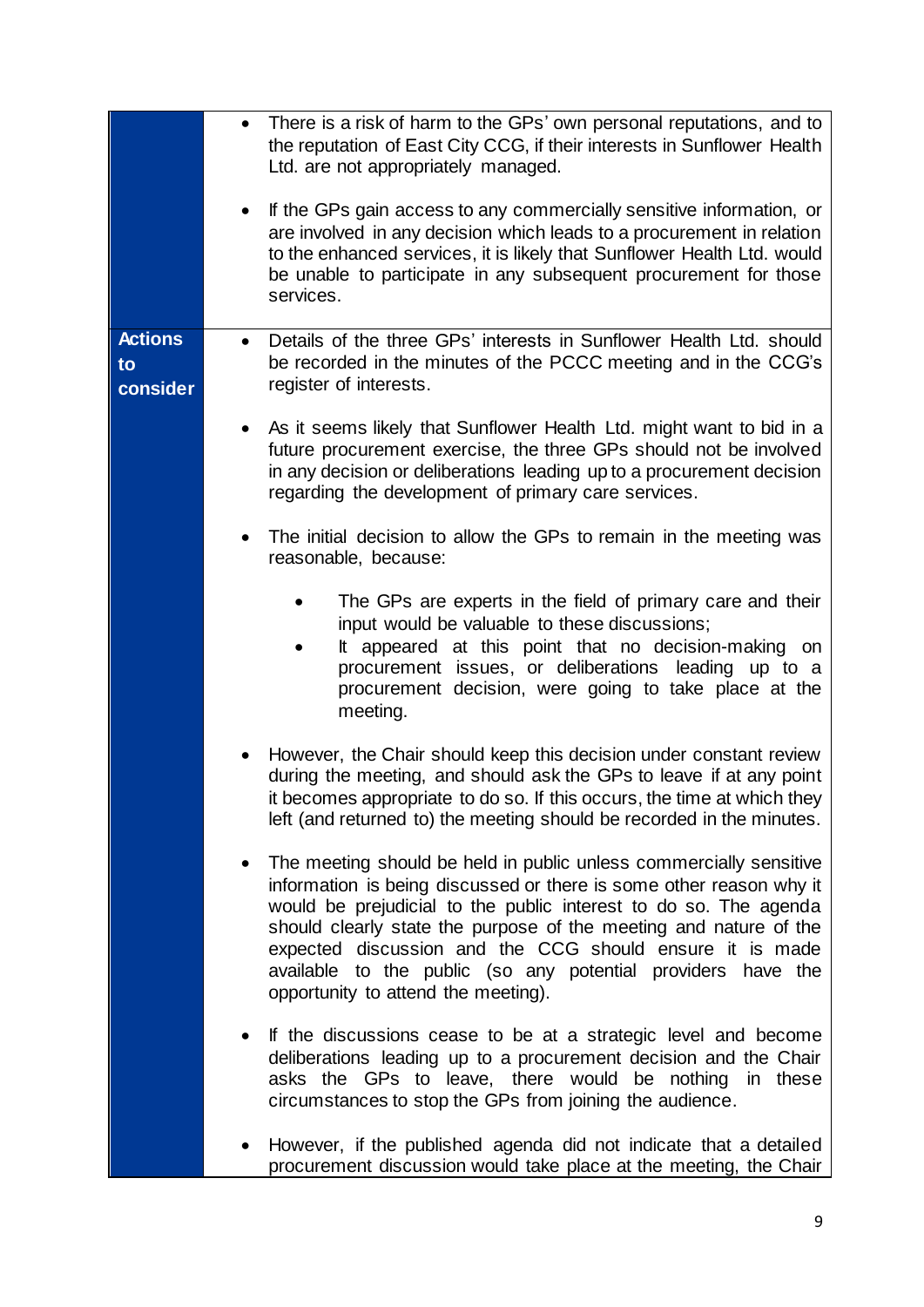should instead defer the discussion to a subsequent meeting at which it is included as an agenda item, so that other potential providers would have notice and the opportunity to attend as observers.

- If a subsequent meeting is held in private for reasons of commercial sensitivity, the GPs should be asked to leave the meeting for the item where they are conflicted.
- The CCG should consider whether it is appropriate for the three GPs to be members of the PCCC at all, given their interests in Sunflower Health Ltd, and the nature and extent of their interests in the company.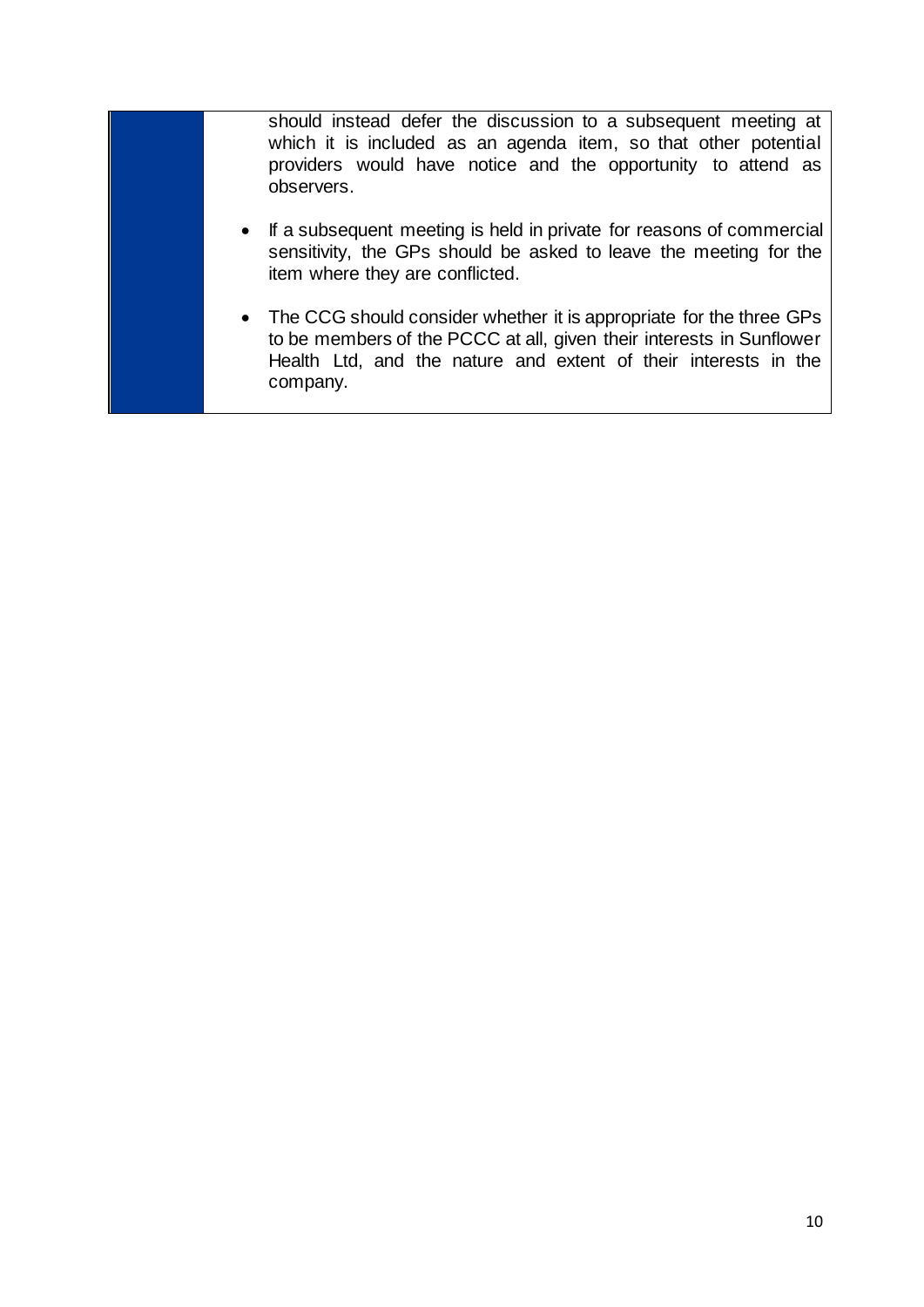# <span id="page-10-1"></span>**Managing conflicts of interest: Service Planning and Design Case Study**

## <span id="page-10-0"></span>**C1: Development of dermatology services**

| <b>Context</b> | One of South Vale CCG's priorities is to develop dermatology<br>$\bullet$<br>services. A sub-committee has been asked to prepare a proposal<br>for the development of dermatology services, for sign off at the<br>CCG's governing body.<br>The proposal is independently developed by Clare Davies, a GP                        |
|----------------|----------------------------------------------------------------------------------------------------------------------------------------------------------------------------------------------------------------------------------------------------------------------------------------------------------------------------------|
|                | partner at Newtown Surgery, which is one of the CCG's member<br>practices. Dr Davies is not a member of South Vale CCG's<br>governing body or in any other way directly involved in the activities<br>of the CCG.                                                                                                                |
|                | The sub-committee meets to discuss the proposal and agrees to<br>submit it to the next governing body meeting for approval.                                                                                                                                                                                                      |
|                | At the end of the sub-committee meeting, one of the member's<br>points out that Newtown Surgery would stand to gain if the proposals<br>were approved, since Dr Davies specialises in dermatology services<br>and her practice would be likely to win any tender to provide the new<br>services.                                 |
|                | The sub-committee member is concerned that Dr Davies' interests<br>were not included on the CCG's register of interests and had not<br>been noted or discussed at the sub-committee meeting.                                                                                                                                     |
|                | The sub-committee meeting was brought to a close with an action,<br>٠<br>noted in the minutes, that the Chair would discuss the proposal and<br>concerns with the CCG's Accountable Officer (AO) and the Clinical<br>Chair immediately after the sub-committee.                                                                  |
|                | After reviewing the situation, and discussing the matter with Dr<br>Davies, the AO and Clinical Chair conclude that she did not<br>deliberately breach the CCG's policy on conflicts of interest, and<br>decide that the sub-committee's proposals should be put forward for<br>approval by the CCG's governing body as planned. |
| <b>Risks</b>   | Dr Davies has a direct financial interest in the proposal as a GP<br>partner within Newtown surgery, which is a potential provider of the<br>new dermatology services if the proposal goes ahead.                                                                                                                                |
|                | If this conflict of interest is not appropriately declared and managed,<br>there will be a risk (whether actual or perceived) that any decision<br>by South Vale CCG's Governing Body to approve the proposals has                                                                                                               |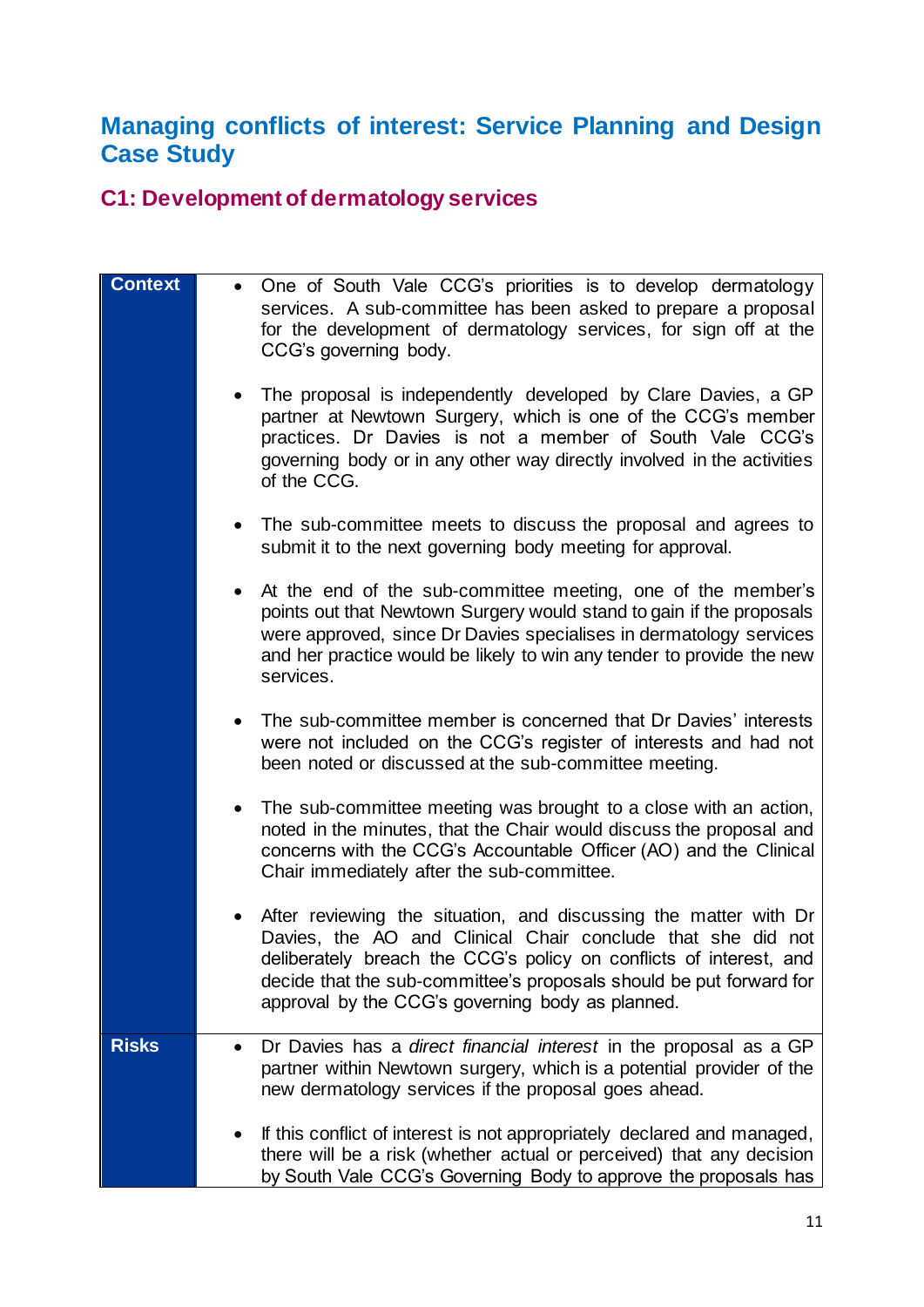|                                  | been inappropriately influenced by the interests of one of its member<br>practices over and above the interests of other potential providers.<br>This could lead to costly challenges later on by other potential<br>providers.<br>There is a risk of loss of public confidence and trust in the CCG as<br>a result, as well as a risk of challenge from other potential providers.<br>There is a risk of harm to Dr Davies' own personal reputation, and<br>to the reputation of the CCG by not having declared her financial<br>interest in the matter. |
|----------------------------------|-----------------------------------------------------------------------------------------------------------------------------------------------------------------------------------------------------------------------------------------------------------------------------------------------------------------------------------------------------------------------------------------------------------------------------------------------------------------------------------------------------------------------------------------------------------|
| <b>Actions</b><br>to<br>consider | Although Dr Davies is not a member of South Vale CCG's governing<br>body or otherwise directly involved in the business of the CCG, she<br>is a GP partner at one of the member practices and she has become<br>involved in the development of dermatology services. This means<br>she should have declared her interests in the CCG's register of<br>interests and at any meeting where she was present and this topic<br>was discussed.<br>The CCG should consider whether it was appropriate for the AO and                                            |
|                                  | Clinical Chair to deal with the concerns regarding conflicts of<br>interest. The matter should have been referred to the CCG's Head<br>of Governance and, if necessary, the Conflicts of Interest Guardian.<br>The CCG's governing body should overturn the AO and Clinical<br>Chair's decision to put the proposals forward at this stage to the<br>governing body for approval, until assurance is received that Dr<br>Davies' conflict of interest has been appropriately declared and<br>managed.                                                     |
|                                  | As the proposal was allowed to progress to the governing body,<br>even though the interest of Dr Davies was known, this incident would<br>constitute a breach and the CCG should manage the breach in<br>accordance with its conflicts of interest policy and publish<br>anonymised details of the breach on its website. The CCG will also<br>need to record the breach as part of its Improvement<br>and<br>Assessment Framework quarterly return for the probity<br>and<br>corporate governance indicator.                                             |
|                                  | In this case, the appropriate management of the conflict of interests<br>should include ensuring that:<br>The CCG has clear and objectively justifiable reasons for<br>wishing to develop dermatology services, based, for<br>example, on needs assessments and appropriate patient                                                                                                                                                                                                                                                                       |
|                                  | engagement, and that these are recorded in writing.<br>Dr Davies' financial interest as a partner within a GP<br>practice is recorded in the CCG's register of interests.                                                                                                                                                                                                                                                                                                                                                                                 |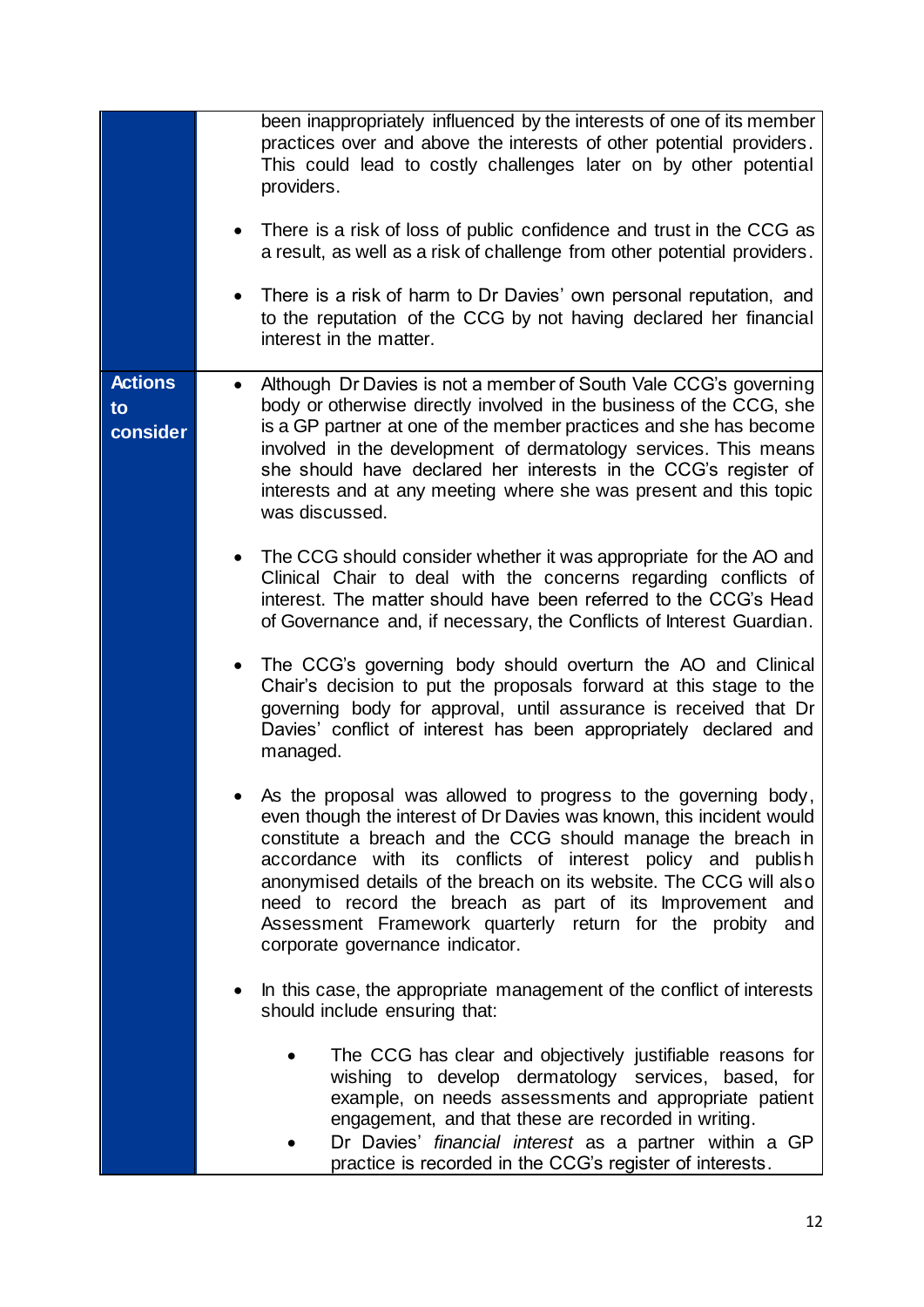| The interests of Dr Davies' fellow partners at Newtown<br>Surgery should also be declared and appropriately<br>managed. For example, the partners should also not be<br>involved in any decisions to commission the dermatology<br>service, given that their practice is a potential provider.<br>Other specialists and/or potential providers of dermatology<br>services have been involved in the development of the<br>proposals.<br>The proposals have been subject to appropriate scrutiny,<br>public and stakeholder engagement, and that any new<br>services are commissioned by the CCG in accordance with<br>procurement rules. |
|------------------------------------------------------------------------------------------------------------------------------------------------------------------------------------------------------------------------------------------------------------------------------------------------------------------------------------------------------------------------------------------------------------------------------------------------------------------------------------------------------------------------------------------------------------------------------------------------------------------------------------------|
| • If Dr Davies has not already done so, she should undertake training<br>on conflicts of interest which should include, as a minimum, the<br>mandatory online training offered by NHS England.                                                                                                                                                                                                                                                                                                                                                                                                                                           |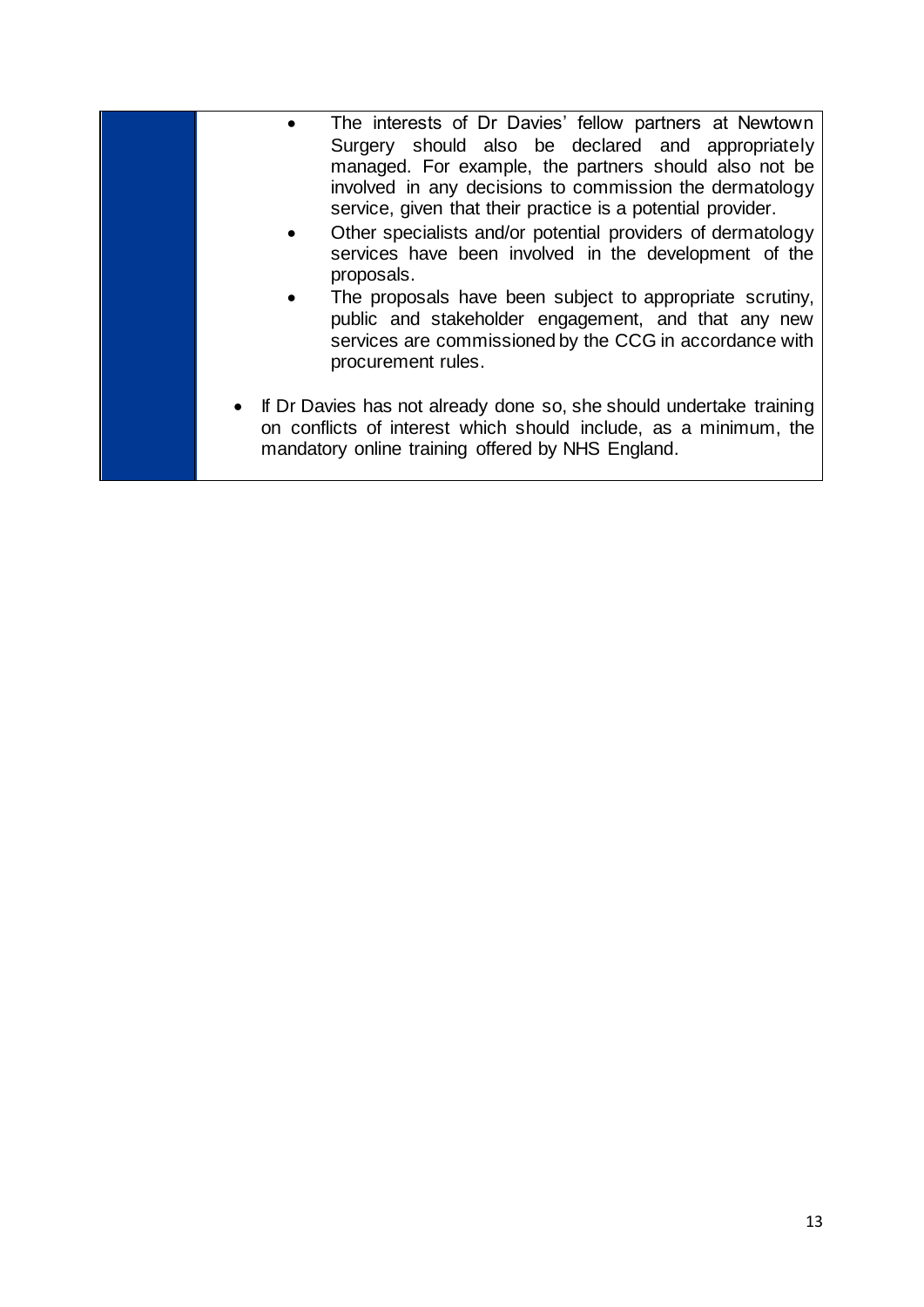## <span id="page-13-1"></span>**Managing conflicts of interest: Service Planning and Design Case Study**

#### <span id="page-13-0"></span>**C2: Development of an alternative scheme to the Quality and Outcomes Framework (QOF)**

| <b>Context</b> | Edward Fellows, clinical lead of West Town CCG, presents a<br>$\bullet$<br>business case for an alternative scheme to the Quality and<br>Outcomes Framework (QOF) at the CCG's Primary Care<br>Commissioning Committee (PCCC). Dr Fellows is enthusiastic<br>about the new scheme and believes it will significantly drive up the<br>quality of patient care.<br>The business case involves maintaining payments to practices for<br>the achievement of national QOF scheme indicators, and paying<br>practices additional monies for meeting indicators in the new local<br>scheme. Dr Fellows explains that he has developed the proposed<br>new scheme by working with practice managers in GP practices<br>from across the CCG. If the proposal goes ahead, existing<br>providers would need to opt into the new scheme.<br>The business case states that engagement has taken place with<br>member practices and that this engagement has informed the<br>proposal. However, during the discussion at the PCCC, it becomes<br>apparent that this engagement comprised a series of informal<br>discussions with a select number of practice managers, whom the<br>clinical lead knows well. |
|----------------|-------------------------------------------------------------------------------------------------------------------------------------------------------------------------------------------------------------------------------------------------------------------------------------------------------------------------------------------------------------------------------------------------------------------------------------------------------------------------------------------------------------------------------------------------------------------------------------------------------------------------------------------------------------------------------------------------------------------------------------------------------------------------------------------------------------------------------------------------------------------------------------------------------------------------------------------------------------------------------------------------------------------------------------------------------------------------------------------------------------------------------------------------------------------------------------------------|
| <b>Risks</b>   | There are various risks in this scenario beyond conflicts of interest<br>$\bullet$<br>management. These relate to procurement, the apparent lack of<br>patient engagement and the risk of challenge if there is any<br>suggestion that participating practices may be paid twice for<br>meeting the same outcomes (via QOF and the new scheme).<br>Dr Fellows has an <i>indirect financial interest</i> . There is a risk<br>$\bullet$<br>(whether actual or perceived) that he may have favoured the<br>financial interests of close associates over the interests of other<br>potential providers when developing the plans.<br>There is a risk of loss of public confidence and trust in the CCG as<br>a result, as well as challenge from the other potential providers if<br>the conflicts of interest are not managed appropriately.                                                                                                                                                                                                                                                                                                                                                      |
|                | There is also a risk that Dr Fellows' personal reputation will be<br>damaged if his interests are not appropriately declared and<br>managed.                                                                                                                                                                                                                                                                                                                                                                                                                                                                                                                                                                                                                                                                                                                                                                                                                                                                                                                                                                                                                                                    |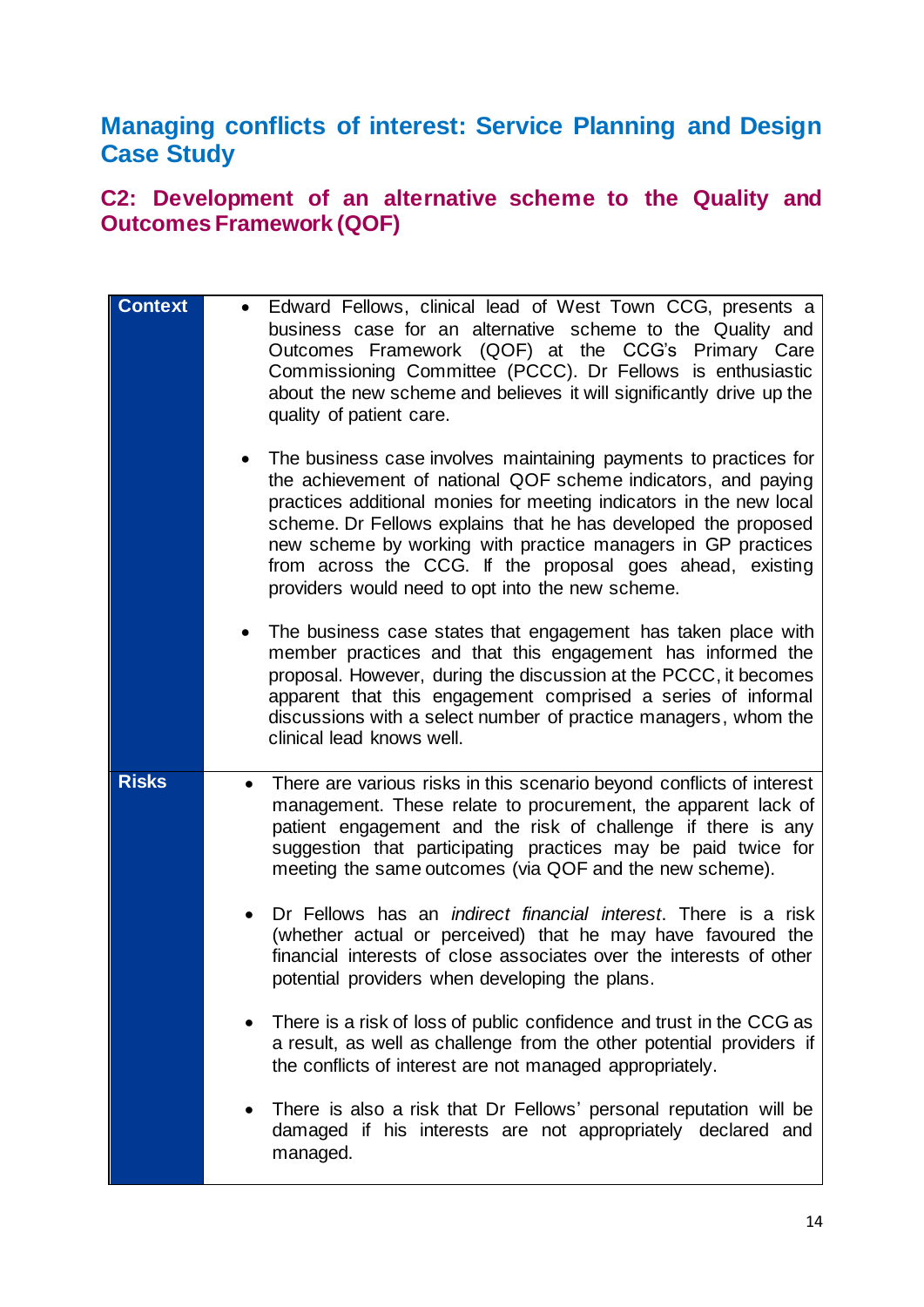| <b>Actions</b><br>to<br>consider | It seems unlikely there will be a reason which justifies engagement<br>$\bullet$<br>with only a limited number of potential providers, just because they<br>are personally well known to Dr Fellows. Consequently the PCCC<br>should not approve the business case.                                                                                                                                                                                                           |
|----------------------------------|-------------------------------------------------------------------------------------------------------------------------------------------------------------------------------------------------------------------------------------------------------------------------------------------------------------------------------------------------------------------------------------------------------------------------------------------------------------------------------|
|                                  | The PCCC (led by the Chair) should consider what remedial steps<br>are required in order to ensure that a fair and transparent decision<br>is taken and can be evidenced. This may include appointing a non-<br>conflicted individual to assist with a wider engagement process and<br>ensuring that the proposals have been subject to appropriate<br>scrutiny, public and stakeholder engagement and<br>are<br>in.<br>accordance with procurement rules (where applicable). |
|                                  | The minutes of the PCCC should record this decision, and minutes<br>$\bullet$<br>of subsequent meetings should make clear who was involved in the<br>discussions, any conflicts of interest and how these were managed<br>in the decision-making process.                                                                                                                                                                                                                     |
|                                  | If the interests of Dr Fellows have been declared and recorded on<br>the register of interest, and the PCCC undertakes remedial steps<br>including the suggested actions stated above, then this would not<br>constitute a material breach as action would have been taken to<br>manage the conflict of interest at an early stage.                                                                                                                                           |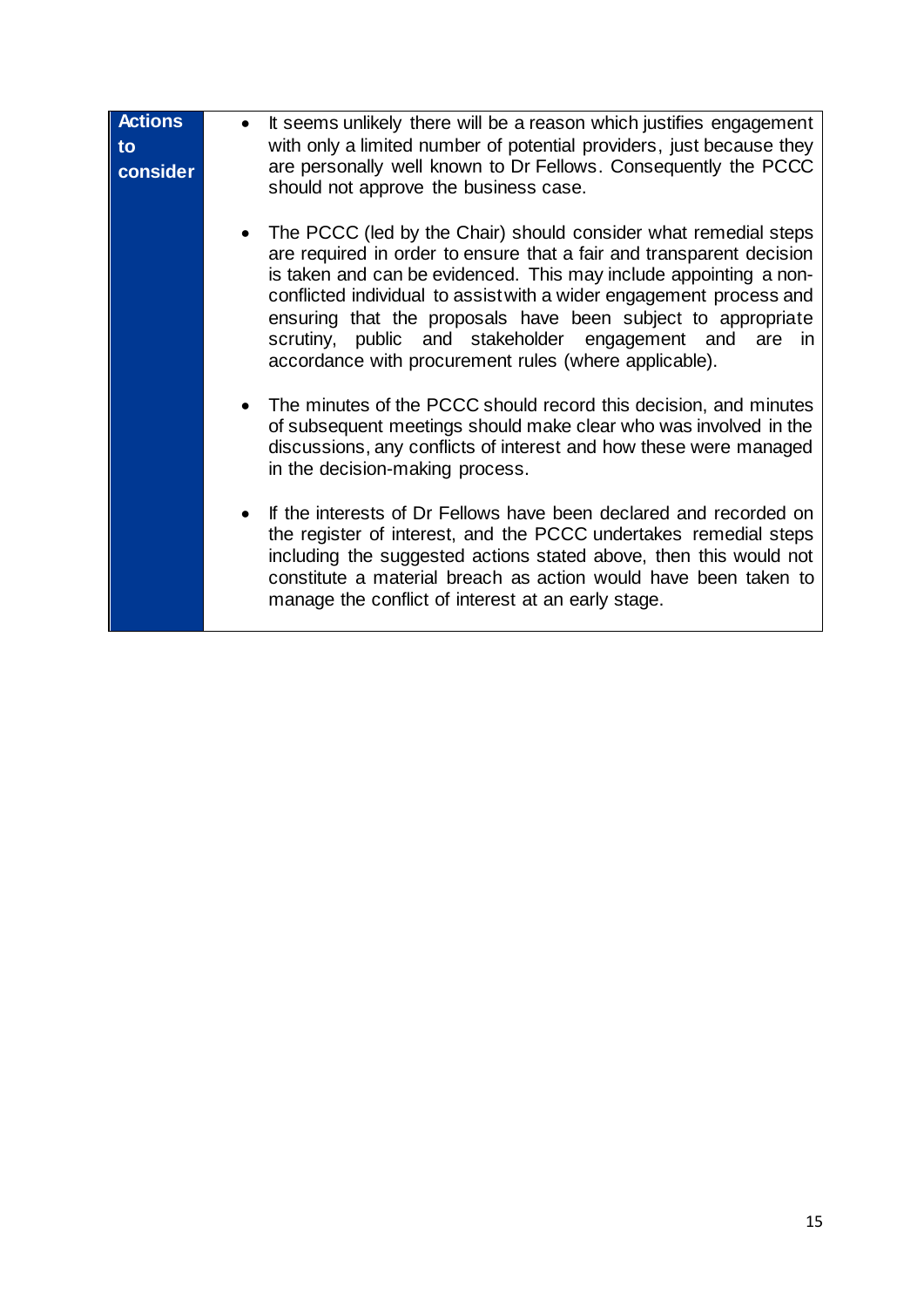## <span id="page-15-1"></span>**Managing conflicts of interest: Procurement Case Study**

#### <span id="page-15-0"></span>**D1: Re-procurement of an Alternative Provider Medical Services Contract (APMS) in a delegated CCG**

| <b>Context</b> | In January 2015, NHS England began to consider options for the re-<br>procurement of an APMS <sup>1</sup> contract for services currently provided by<br>Rose Medical practice. The existing contract was due to expire in<br>September 2016.                                                                                                                                                                                                                                                        |
|----------------|------------------------------------------------------------------------------------------------------------------------------------------------------------------------------------------------------------------------------------------------------------------------------------------------------------------------------------------------------------------------------------------------------------------------------------------------------------------------------------------------------|
|                | South Eastern CCG implemented delegated commissioning from 1<br>April 2015. The CCG's Primary Care Commissioning Committee<br>(PCCC) established a sub-group to review the procurement options<br>in respect of this contract and to recommend a way forward to the<br>PCCC. The members of this sub-group include the locality clinical<br>lead, Dr Yasmin Bindari. Dr Bindari is a GP in one of the CCG's<br>member practices, Middle Castle Medical Centre.                                       |
|                | At the first meeting of the sub-group, the following procurement<br>options were discussed:<br>Re-procurement of the APMS services;<br>Dispersal of the registered patient list to other GP practices<br>in the vicinity of Rose medical practice who currently hold the<br>contract; and<br>Direct award of the contract to a new provider without running<br>a procurement process, i.e. a non-competitive "single tender<br>waver".                                                               |
|                | At the first meeting of the sub-group, Dr Bindari declares an interest,<br>but states that the practice she works for has no intention of bidding<br>for these services, if it is agreed to procure them.                                                                                                                                                                                                                                                                                            |
|                | Dr Bindari fails to declare that she has a close friend who works as a<br>GP at another member practice (they went to medical school<br>together, attend the same yoga class, their husbands are friends, their<br>children attend the same school and the two families often socialise<br>together), who is very interested in bidding for the service should it be<br>re-procured. Dr Bindari has never declared this friendship because<br>she claims she was not aware that she needed to do so. |

1

<sup>&</sup>lt;sup>1</sup> Alternative Provider Medical Services (APMS) contract: this is a contractual route for commissioning primary medical services. It allows the commissioner to contract with 'any person' e.g., private sector, voluntary and not-for-profit providers of general medical services, as well as GP practices, NHS trusts and foundation trusts.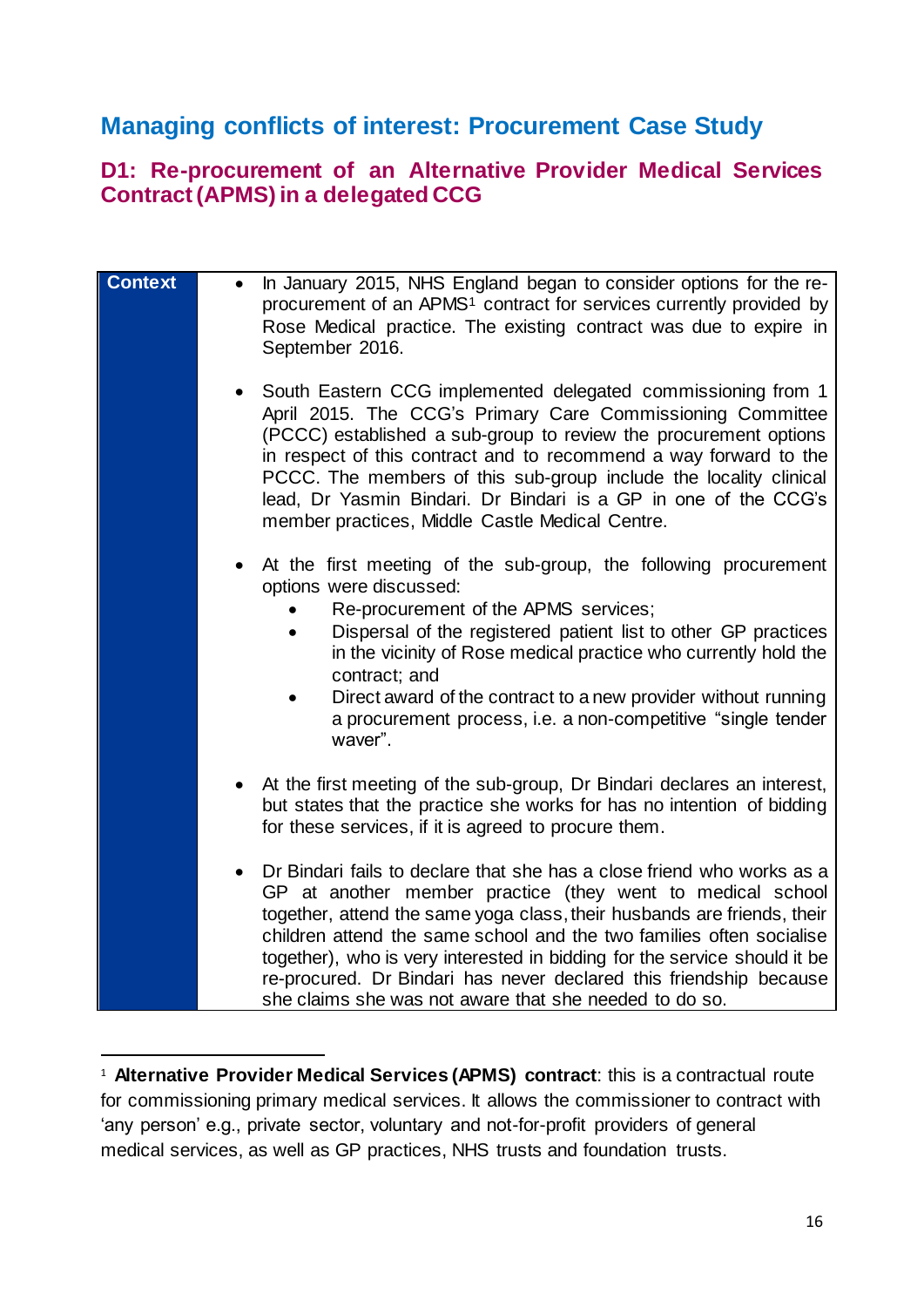<span id="page-16-0"></span>

| <b>Risks</b>                     | Dr Bindari has an <i>indirect financial interest</i> because her close friend<br>$\bullet$<br>may benefit financially depending on which procurement option is<br>recommended by the sub group.<br>There is a risk of loss of public confidence and trust in the CCG as a<br>result, as well as a risk of challenge from the other potential providers<br>if the conflicts of interest are not managed appropriately.<br>There is a risk that Dr Bindari's personal reputation will be damaged<br>$\bullet$<br>if her interests are not appropriately declared and managed. |
|----------------------------------|-----------------------------------------------------------------------------------------------------------------------------------------------------------------------------------------------------------------------------------------------------------------------------------------------------------------------------------------------------------------------------------------------------------------------------------------------------------------------------------------------------------------------------------------------------------------------------|
| <b>Actions</b><br>to<br>consider | Dr Bindari should declare her <i>indirect financial interest</i> and this<br>$\bullet$<br>information should be included in the CCG's conflict of interest<br>register and within the minutes of the sub-group's meetings.                                                                                                                                                                                                                                                                                                                                                  |
|                                  | The sub-group, led by the Chair, should decide how to manage this<br>conflict of interest. It may be justifiable to allow Dr Bindari (having<br>appropriately declared her interests) to remain part of the sub-group<br>during the initial deliberations, but to require her to withdraw and play<br>no part in the decision-making process on which option to<br>recommend. However, the more prudent option would be to require<br>her to withdraw from the sub-group altogether since its primary<br>purpose is to develop a procurement options appraisal.             |
|                                  | The decision and the rationale for the decision and (if relevant) the<br>times at which Dr Bindari leaves/re-joins the sub-group's meeting(s),<br>should all be clearly recorded in the minutes.                                                                                                                                                                                                                                                                                                                                                                            |
|                                  | The PCCC should review the minutes of any previous sub-group<br>meetings and consider whether Dr Bindari's indirect financial interest,<br>arising due to her close friendship with one of the GPs at another<br>surgery, may have impacted on any previous decisions so that the<br>PCCC can consider whether any remedial action needs to be taken.                                                                                                                                                                                                                       |
|                                  | Dr Bindari should be reminded that the interests of close friends can<br>put individuals in a position of being conflicted. If Dr Bindari has not<br>undertaken the mandatory online training on the management of<br>conflicts of interest, she should do so as soon as possible.                                                                                                                                                                                                                                                                                          |
|                                  | The CCG should also consider, with advice from the Head<br>of Governance and the Conflicts of Interest Guardian, whether,<br>under its conflicts of interest policy, disciplinary action would be<br>appropriate.                                                                                                                                                                                                                                                                                                                                                           |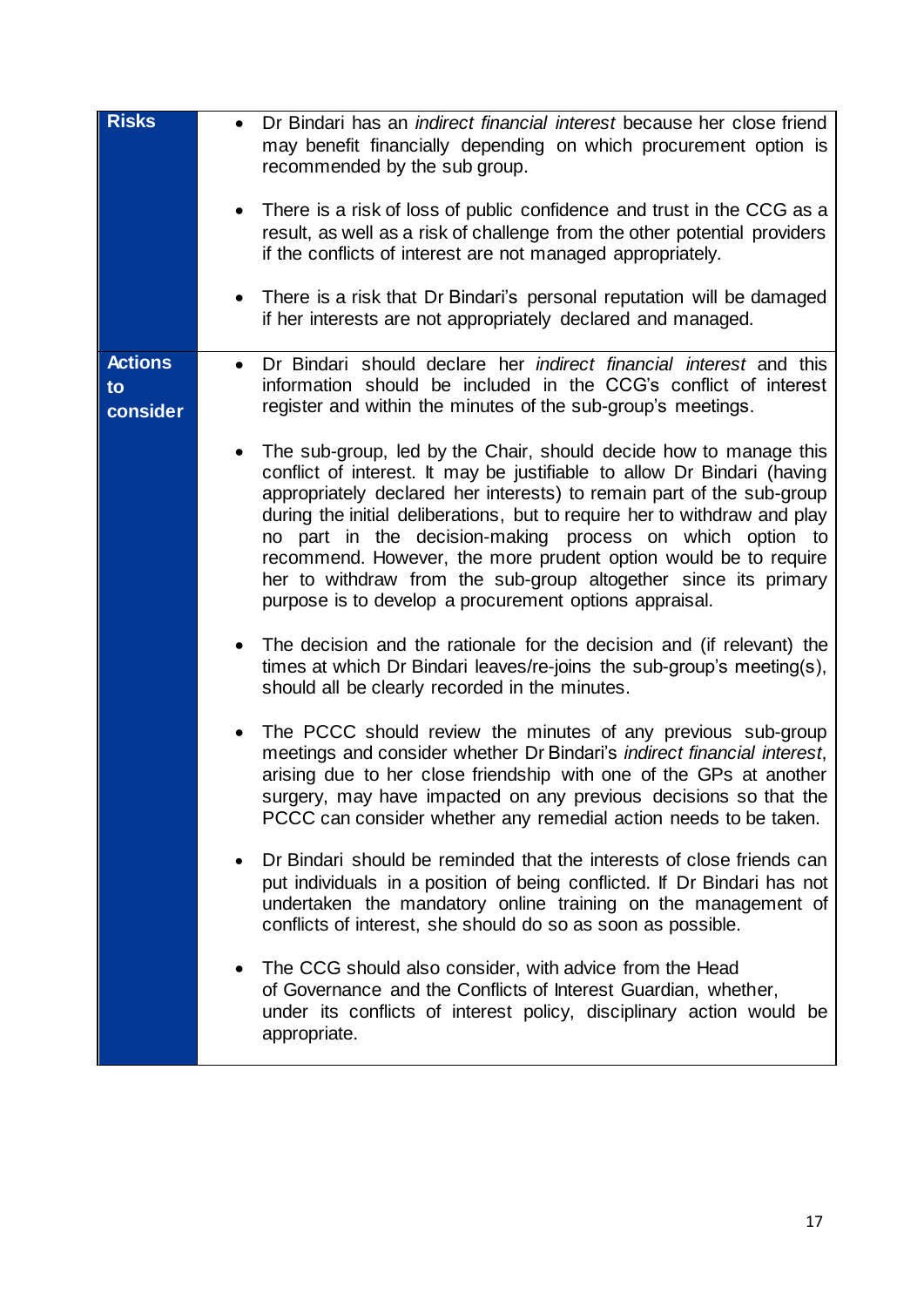# **Managing conflicts of interest: Procurement Case Study**

# <span id="page-17-0"></span>**D2: Re-procurement of out-of-hours services**

| <b>Context</b> | North Western CCG has commenced a re-procurement exercise for<br>out-of-hours (OOH) services in its area. The CCG has established a<br>programme board which reports to the CCG governing body.<br>The programme board's membership comprises an out-of-county GP<br>with experience of delivering OOH services, a secondary care<br>consultant, a community nurse and three senior managers from<br>across the CCG. The out-of-county GP was invited to join the<br>programme board to ensure there was appropriate clinical input, as all<br>North Western CCG's GPs were conflicted. |
|----------------|-----------------------------------------------------------------------------------------------------------------------------------------------------------------------------------------------------------------------------------------------------------------------------------------------------------------------------------------------------------------------------------------------------------------------------------------------------------------------------------------------------------------------------------------------------------------------------------------|
|                | On appointment, two members of the programme board declared the<br>following interests:<br>Mina Patel, a senior manager who works within the CCG's<br>engagement and inclusion team, is married to a registered<br>paramedic who is employed by North Western Ambulance<br>Service, which is a potential bidder;<br>Kate Lloyd, a manager who is the CCG's strategy lead,<br>declares that her mother is the clinical director for a social<br>enterprise, Ivy Medical, which may also be a potential bidder.                                                                           |
|                | The programme board plans to establish an evaluation panel that will<br>make recommendations on the preferred bidder. A paper setting out<br>the programme board's preferred bidder will be submitted to the<br>CCG's governing body for a final decision.                                                                                                                                                                                                                                                                                                                              |
| <b>Risks</b>   | Mina Patel has an <i>indirect financial interest</i> . Whilst it may be unlikely<br>٠<br>that her husband has any decision-making influence within the North<br>Western ambulance service, there could at the very least be a<br>perception of a conflict of interest.                                                                                                                                                                                                                                                                                                                  |
|                | Kate Lloyd also has an <i>indirect financial interest</i> as her mother is a<br>senior decision maker within a potential provider, which is likely to<br>have a financial interest in potential new work.                                                                                                                                                                                                                                                                                                                                                                               |
|                | Because of the nature of the services, a number of the members of<br>the CCG's governing body are likely to have direct financial interests<br>in the procurement of these services.                                                                                                                                                                                                                                                                                                                                                                                                    |
|                | There is a risk of loss of public confidence and trust in the CCG, as<br>well as challenge from providers, if the interests of Mrs Patel and Ms<br>Lloyd and the members of the governing body are not appropriately<br>declared and managed.                                                                                                                                                                                                                                                                                                                                           |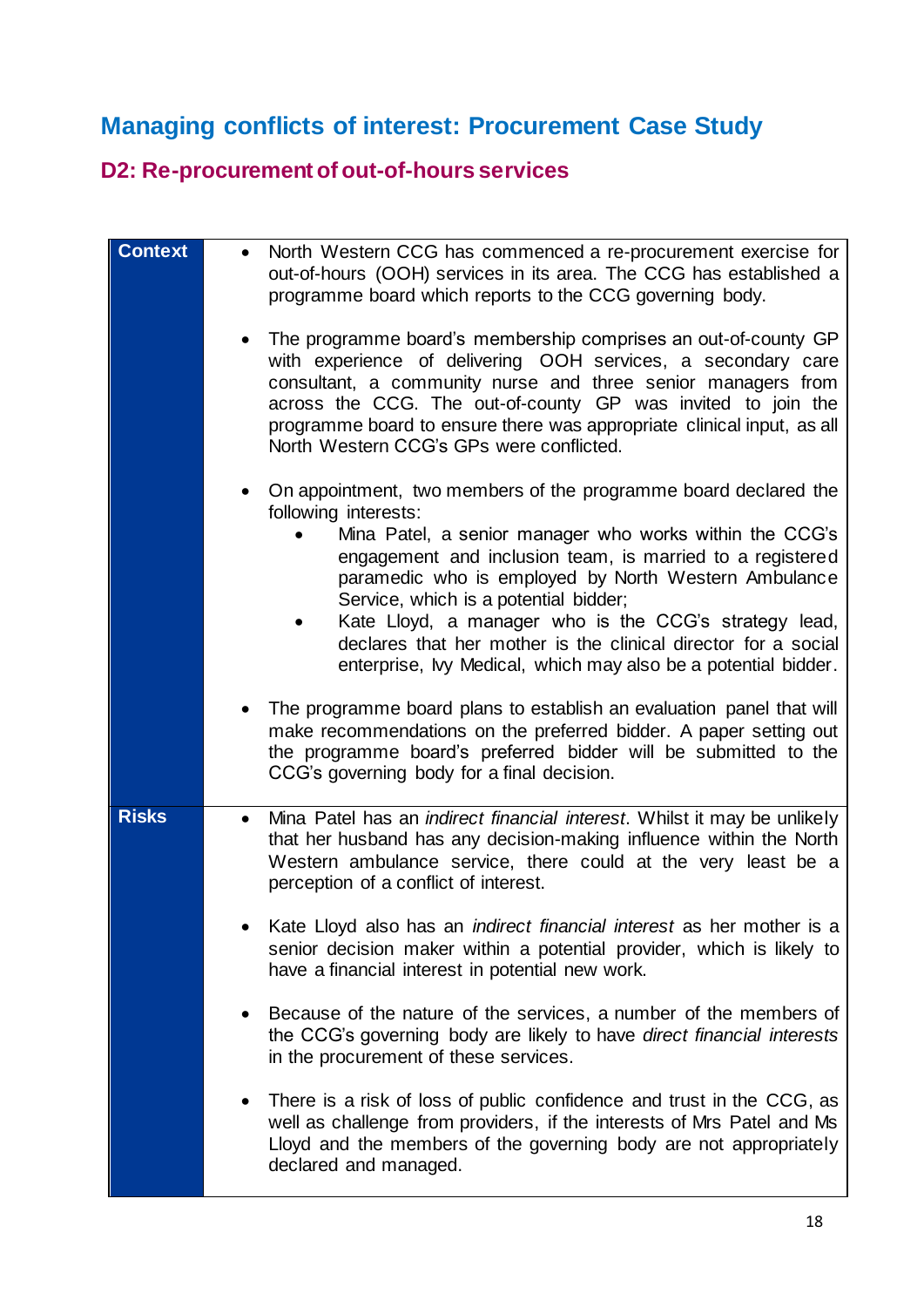|                | There is a risk that the personal reputation of those with potential<br>$\bullet$<br>conflicting interests will be damaged if those interests are not<br>appropriately declared and managed.                                                                                                                                                                                                                                                                                                                                                |
|----------------|---------------------------------------------------------------------------------------------------------------------------------------------------------------------------------------------------------------------------------------------------------------------------------------------------------------------------------------------------------------------------------------------------------------------------------------------------------------------------------------------------------------------------------------------|
| <b>Actions</b> | At programme board meetings:                                                                                                                                                                                                                                                                                                                                                                                                                                                                                                                |
| to             |                                                                                                                                                                                                                                                                                                                                                                                                                                                                                                                                             |
| consider       | If My Medical intends to bid for the OOH contract, Ms Lloyd should<br>leave the programme board, as it seems unlikely she would be able to<br>participate meaningfully in the business of the board.                                                                                                                                                                                                                                                                                                                                        |
|                | If My Medical does not intend to bid for the contract and confirms this<br>$\bullet$<br>in writing, then Ms Lloyd should be permitted to stay on the<br>programme board.                                                                                                                                                                                                                                                                                                                                                                    |
|                | Mrs Patel should be allowed to remain on the programme board,<br>$\bullet$<br>provided her interests are appropriately declared and managed.<br>Possible options to help manage her conflict of interests could include:<br>requiring her to sign a confidentiality agreement which<br>prevents her from disclosing any confidential information<br>regarding the OOH procurement to her husband;<br>ensuring that she is not part of the evaluation panel that<br>makes recommendations to the programme board on the<br>preferred bidder. |
|                | At governing body meetings (where updates on the procurement are<br>provided to a wider CCG audience which includes GPs):                                                                                                                                                                                                                                                                                                                                                                                                                   |
|                | In advance of the meeting, the Chair of the governing body should<br>$\bullet$<br>ensure that any papers about the OOH procurement, not in the public<br>domain, are not circulated to conflicted members. It is important to<br>discuss this with the secretariat so that there is clarity on who should<br>receive the papers in advance of them being issued.                                                                                                                                                                            |
|                | It is important that all CCG staff are trained in the management of<br>conflicts of interest and understand how it impacts upon their role. For<br>those providing administrative support to the governing body and sub-<br>groups, they need to understand why some papers may be withheld<br>from certain members for particular agenda items or whole meetings.                                                                                                                                                                          |
|                | If the meeting is held in public, the agenda should clearly state the<br>purpose of the item and nature of the expected discussion. The CCG<br>should ensure it is made available to the public in advance, so any<br>other potential providers have the opportunity to attend the meeting.                                                                                                                                                                                                                                                 |
|                | If the meeting is held in public, the Chair should ask the conflicted GPs<br>$\bullet$<br>to leave the meeting when this item is discussed, but there would be<br>nothing in these circumstances to stop the GPs from joining the<br>audience as members of the public, since the discussions and the<br>subsequent minutes will be in the public domain. The time at which                                                                                                                                                                 |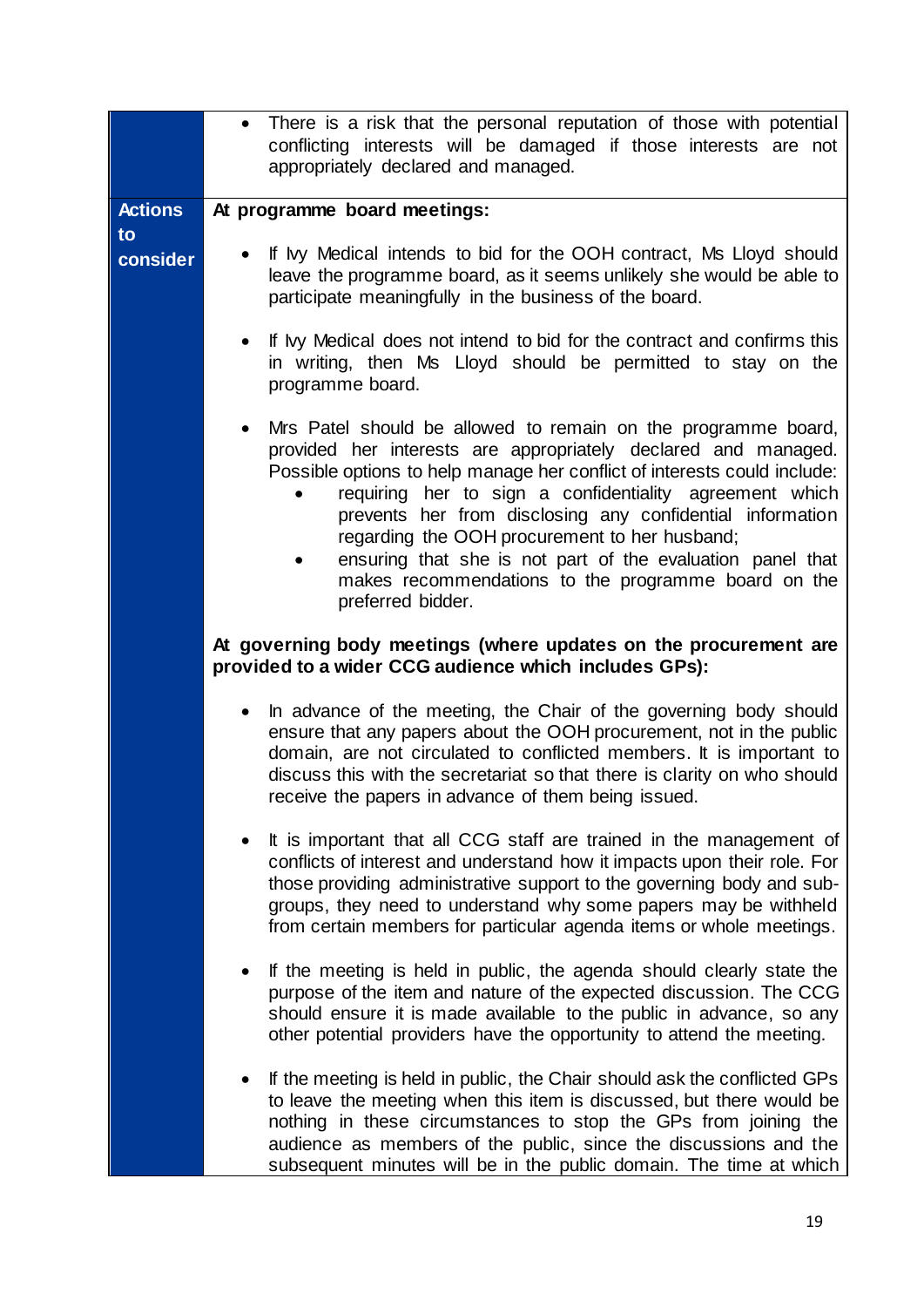they left (and returned to) the meeting as governing body members (rather than members of the public) should be recorded in the minutes.

- If confidential information regarding the procurement is under discussion then that part of the meeting should be held in private. Again, the Chair should ask the conflicted individuals to leave the meeting, and the time at which they left (and returned to) the meeting should be recorded in the minutes.
- An alternative to requiring the programme board to report into the CCG's governing body would be to consider whether it could report to the Primary Care Commissioning Committee instead. However, the CCG' s governing body would need to check and (if necessary) amend the terms of reference/scheme of delegation for the PCCC to ensure that it has the appropriate authority before proceeding, as the commissioning of OOH services does not fall within the PCCC's normal remit.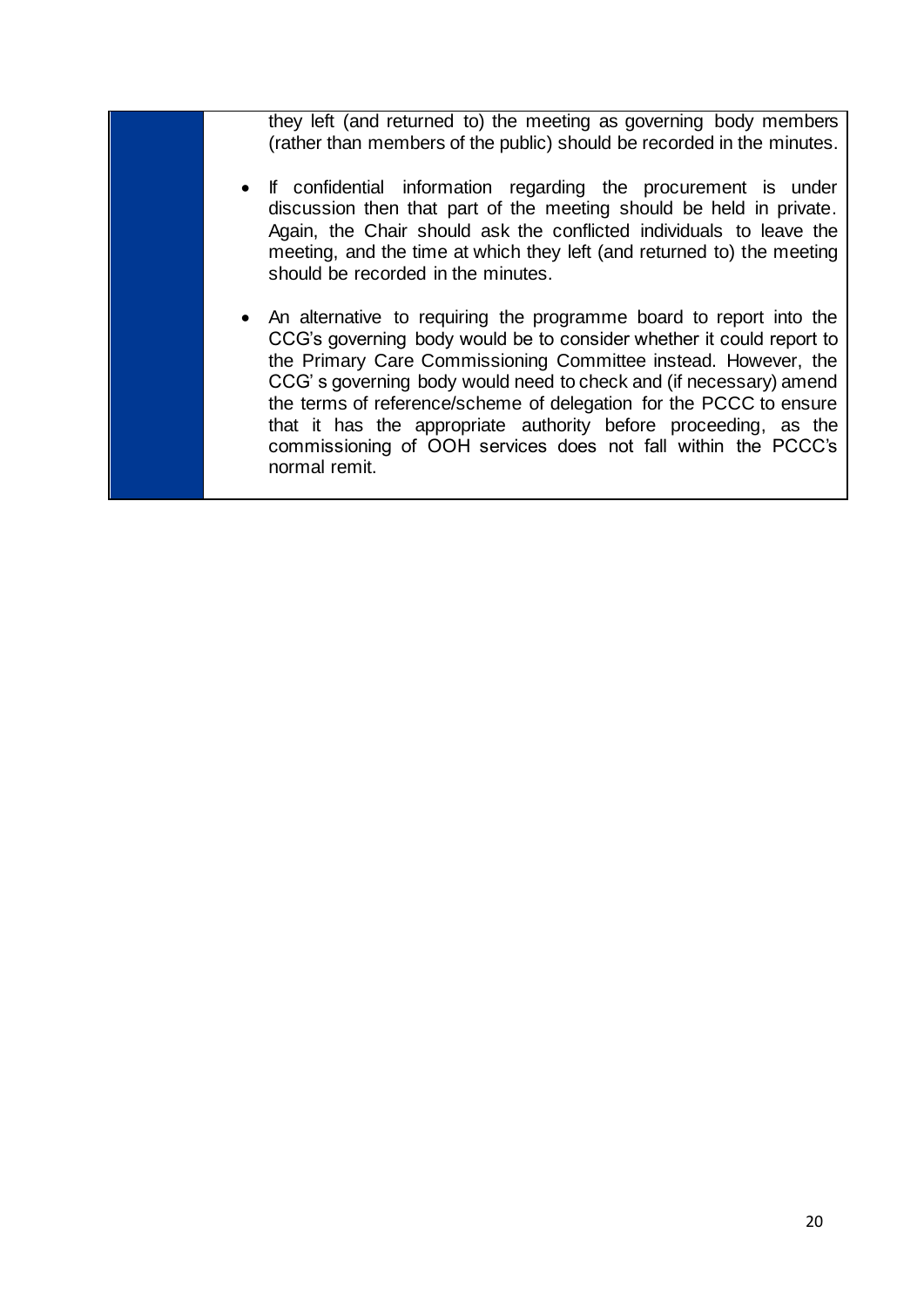# <span id="page-20-1"></span>**Managing conflicts of interest: Procurement Case Study**

# <span id="page-20-0"></span>**D3: A procurement challenge**

| <b>Context</b> | Midshire CCG has recently awarded a contract for a new primary<br>$\bullet$<br>care mental health service to a federation of GP practices, the Shire<br>Federation.                                                                                                                                                                                                                                                                                                               |
|----------------|-----------------------------------------------------------------------------------------------------------------------------------------------------------------------------------------------------------------------------------------------------------------------------------------------------------------------------------------------------------------------------------------------------------------------------------------------------------------------------------|
|                | The contract was awarded following a six month procurement<br>$\bullet$<br>process. The process was overseen by a small project group. The<br>project group was chaired by Midshire CCG's contract lead for<br>mental health services and included two other CCG managers and<br>a mental health nurse.                                                                                                                                                                           |
|                | The procurement process included an engagement exercise, the<br>development of a specification, an invitation to tender, evaluation<br>of bids against agreed criteria and ratification of the final decision<br>by the governing body.                                                                                                                                                                                                                                           |
|                | Midshire CCG receives a challenge from a voluntary sector<br>$\bullet$<br>organisation, Bluebell, who felt that the CCG had favoured the<br>federation. Bluebell has seen that the CCG's register of interests<br>includes a declaration by one of the CCG's governing<br>body<br>members, Dr Myra Nara, that she is a shareholder in Shire<br>Federation. Bluebell alleges that the CCG has favoured the<br>federation in its decision-making process.                           |
|                | Dr Nara was not a member of the project group that oversaw the<br>$\bullet$<br>procurement exercise, but the governing body did receive regular<br>updates on the procurement exercise, signed off the specification<br>and approved the decision to award the contract to the federated<br>GP practices.                                                                                                                                                                         |
|                | A review of the procurement process is undertaken by Midshire<br>$\bullet$<br>CCG's governance lead. This includes a review of the governing<br>body's minutes. Whilst Dr Nara's interests are noted in the minutes,<br>they do not detail the full nature of the conflict of interest, who was<br>involved in the discussions or how the conflict was managed. There<br>is no evidence that the situation was managed in line with the<br>CCG's policy on conflicts of interest. |
|                | During the review, it becomes apparent that the CCG's governance<br>lead has not sent any reminders regarding updates to the register<br>of interests for the past fifteen months.                                                                                                                                                                                                                                                                                                |
| <b>Risks</b>   | Dr Nara has a direct financial interest in the outcome of the<br>$\bullet$<br>procurement because of her role in the Shire Federation.                                                                                                                                                                                                                                                                                                                                            |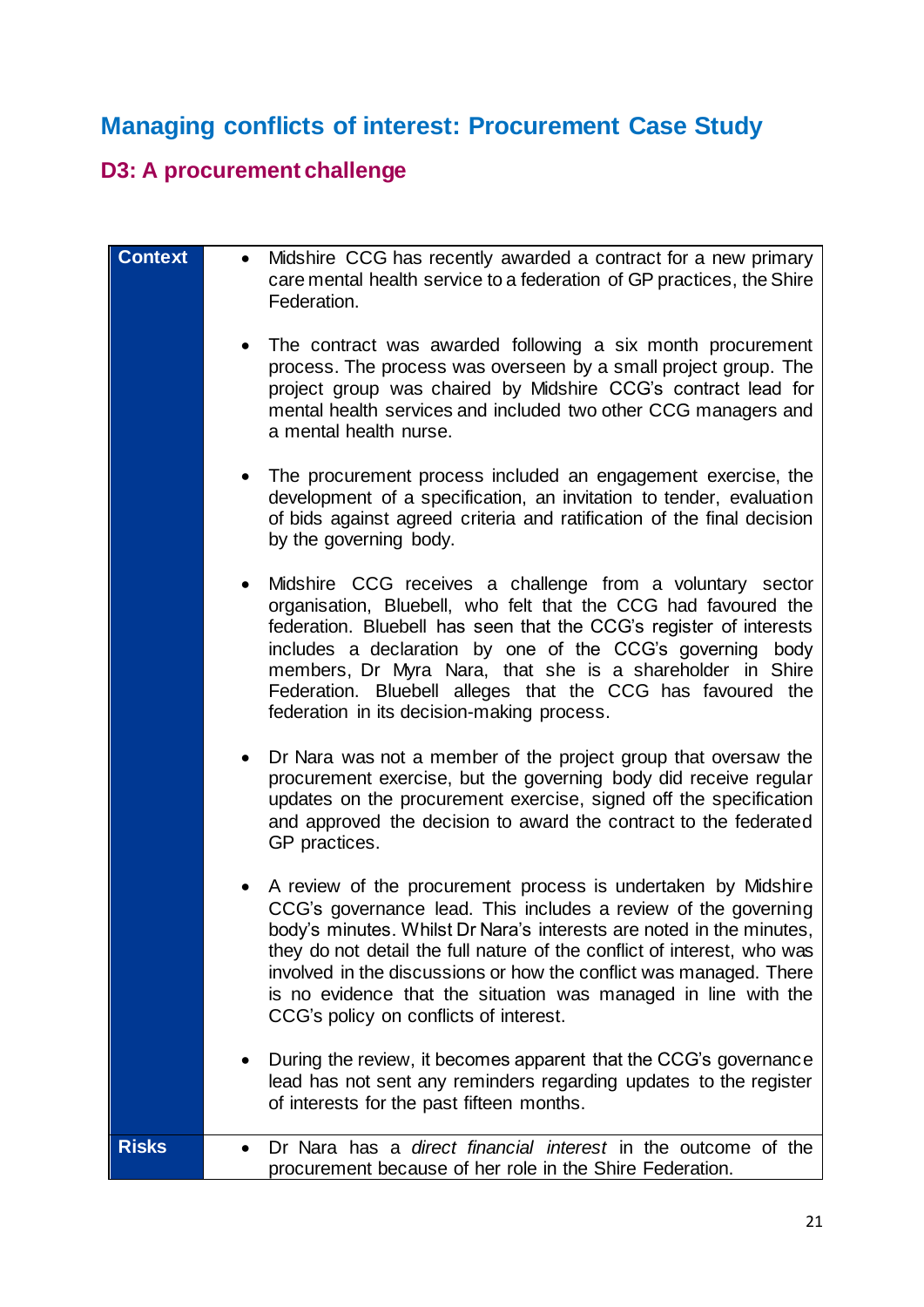|                      | Even if the CCG has undertaken a robust procurement exercise<br>and fully adhered to its conflicts of interest policy, there is<br>insufficient evidence to prove this in its documentation.<br>As the register of interests has not been updated in fifteen months,<br>there is a risk that it does not contain the latest information on<br>declared interests, which could have an impact upon decision-<br>making processes.<br>As well as the risk of challenge from other bidders (which has<br>$\bullet$<br>materialised in this case), there is a risk of loss of public confidence<br>and trust in the CCG and a risk of damage to Dr Nara's professional<br>reputation if the conflicts of interest are not appropriately managed.                                                                                        |
|----------------------|-------------------------------------------------------------------------------------------------------------------------------------------------------------------------------------------------------------------------------------------------------------------------------------------------------------------------------------------------------------------------------------------------------------------------------------------------------------------------------------------------------------------------------------------------------------------------------------------------------------------------------------------------------------------------------------------------------------------------------------------------------------------------------------------------------------------------------------|
| <b>Actions</b><br>to | The CCG's Conflicts of Interest Guardian, supported by the CCG<br>$\bullet$<br>governance lead, should interview governing body members to                                                                                                                                                                                                                                                                                                                                                                                                                                                                                                                                                                                                                                                                                          |
| consider             | confirm how the conflicts were managed at this particular meeting.<br>If satisfactory assurance cannot be obtained that conflicts were<br>dealt with appropriately at the governing body meetings, including<br>clear evidence that:<br>Appropriate safeguards were in place to prevent Shire<br>federation from gaining an unfair advantage by having<br>access to confidential information in relation to the<br>procurement; and<br>Dr Nara was not involved in any decision or deliberations<br>leading up to a procurement decision regarding the award<br>of the contract to the federation;<br>then it is likely the procurement exercise would need to be rerun to<br>ensure that a fair and transparent process is carried out. This would<br>be at additional cost to the CCG and would likely delay service<br>delivery. |
|                      | If a breach is identified, Midshire CCG must publish it on their<br>website and should also consider potential disciplinary action in<br>accordance with its conflicts of interest policy.                                                                                                                                                                                                                                                                                                                                                                                                                                                                                                                                                                                                                                          |
|                      | Although it is an individual's responsibility to ensure that they<br>declare relevant interests promptly (and in any event within 28<br>days of the interest arising), the CCG's Head of Governance<br>should put systems in place to ensure that Midshire CCG's register<br>of interests is accurate and up-to-date, including requiring<br>declarations of interest (or nil returns) from all relevant individuals<br>at least annually.                                                                                                                                                                                                                                                                                                                                                                                          |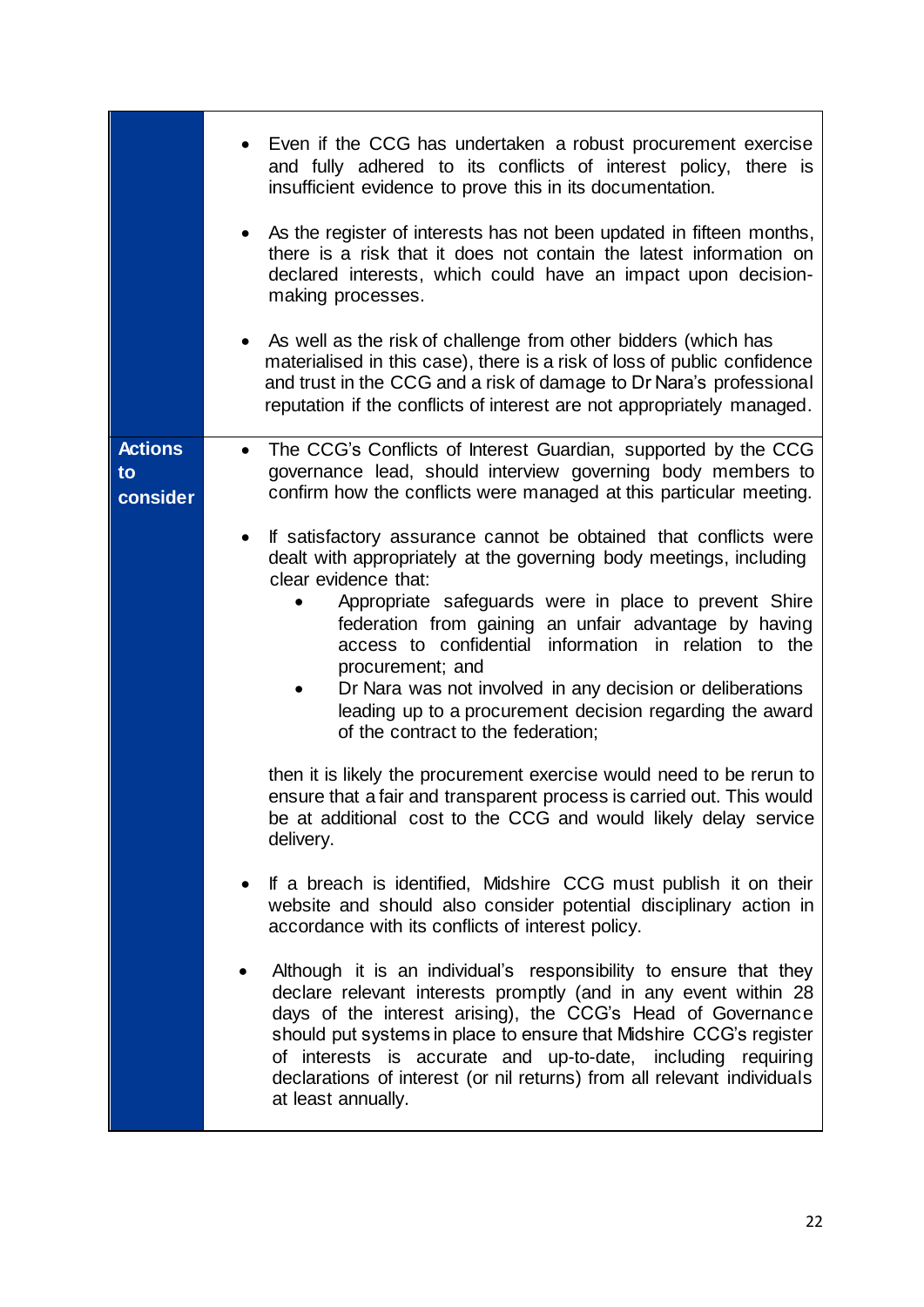## <span id="page-22-1"></span>**Managing conflicts of interest: Involvement of Commissioning Support Units in procurement**

#### <span id="page-22-0"></span>**D4: Ensuring conflicts of interest are adequately addressed when procurement processes are managed by CSS/CSUs**

| <b>Context</b> | City CCG sought procurement input from Atlantis Commissioning<br>Support Unit (CSU) in order to support the procurement process<br>for a new service. The proposed service involved providing<br>psychological support for people with Long Term Conditions, as<br>part of a primary care pilot.<br>The value of the contract was around £30,000. Given EU<br>$\bullet$<br>thresholds and procurement law it was decided that the service<br>would be procured via a 'Request for Quotation' exercise,<br>managed by the CSU's procurement service.<br>Dr Green is a clinical lead for the CCG. He works on the clinical<br>development of business cases and service specifications for Long<br>Term Conditions commissioning.<br>Dr Green was part of the panel constructed to view and rate<br>presentations from the various bidders.<br>Two organisations submitted a tender for the contract; a university<br>٠<br>and a mental health service provider.<br>The university was successful in applying to deliver the<br>$\bullet$<br>contract, and commenced delivery in 2017.<br>Dr Green also works as a part-time lecturer for this university.<br>$\bullet$<br>Dr Green had declared this interest to the CCG and it appeared on<br>$\bullet$<br>the CCG's own register of interests.<br>Dr Green declared the interest to the CSU as part of the<br>$\bullet$<br>procurement management process.<br>However, the CSU did not review the declarations of panel<br>members due to the small contract value amount did not consult<br>the CCG's conflicts of interest register in connection with the<br>procurement, and did not meet NHS England Statutory<br>requirements when managing management of conflicts of interest<br>as part of its procurement strategy. |
|----------------|--------------------------------------------------------------------------------------------------------------------------------------------------------------------------------------------------------------------------------------------------------------------------------------------------------------------------------------------------------------------------------------------------------------------------------------------------------------------------------------------------------------------------------------------------------------------------------------------------------------------------------------------------------------------------------------------------------------------------------------------------------------------------------------------------------------------------------------------------------------------------------------------------------------------------------------------------------------------------------------------------------------------------------------------------------------------------------------------------------------------------------------------------------------------------------------------------------------------------------------------------------------------------------------------------------------------------------------------------------------------------------------------------------------------------------------------------------------------------------------------------------------------------------------------------------------------------------------------------------------------------------------------------------------------------------------------------------------------------------------------------------------------------------|
| <b>Risks</b>   | Dr Green has a non-financial professional interest. As a lecturer at                                                                                                                                                                                                                                                                                                                                                                                                                                                                                                                                                                                                                                                                                                                                                                                                                                                                                                                                                                                                                                                                                                                                                                                                                                                                                                                                                                                                                                                                                                                                                                                                                                                                                                           |
|                | the university he is unlikely to benefit financially from the awarding<br>of the contract. However, he could obtain professional benefit from<br>the consequences of the commissioning decision.                                                                                                                                                                                                                                                                                                                                                                                                                                                                                                                                                                                                                                                                                                                                                                                                                                                                                                                                                                                                                                                                                                                                                                                                                                                                                                                                                                                                                                                                                                                                                                               |
|                | There could be a perception that the CCG has favoured this                                                                                                                                                                                                                                                                                                                                                                                                                                                                                                                                                                                                                                                                                                                                                                                                                                                                                                                                                                                                                                                                                                                                                                                                                                                                                                                                                                                                                                                                                                                                                                                                                                                                                                                     |
|                | particular provider because one of the panel members works there,<br>rather than purely on the merits of the bid.                                                                                                                                                                                                                                                                                                                                                                                                                                                                                                                                                                                                                                                                                                                                                                                                                                                                                                                                                                                                                                                                                                                                                                                                                                                                                                                                                                                                                                                                                                                                                                                                                                                              |
|                | There is a risk of loss of public confidence and trust in the CCG, as                                                                                                                                                                                                                                                                                                                                                                                                                                                                                                                                                                                                                                                                                                                                                                                                                                                                                                                                                                                                                                                                                                                                                                                                                                                                                                                                                                                                                                                                                                                                                                                                                                                                                                          |
|                | well as legal challenge from the mental health provider which                                                                                                                                                                                                                                                                                                                                                                                                                                                                                                                                                                                                                                                                                                                                                                                                                                                                                                                                                                                                                                                                                                                                                                                                                                                                                                                                                                                                                                                                                                                                                                                                                                                                                                                  |
|                | submitted the unsuccessful bid, if the conflicts of interest are not<br>managed appropriately.                                                                                                                                                                                                                                                                                                                                                                                                                                                                                                                                                                                                                                                                                                                                                                                                                                                                                                                                                                                                                                                                                                                                                                                                                                                                                                                                                                                                                                                                                                                                                                                                                                                                                 |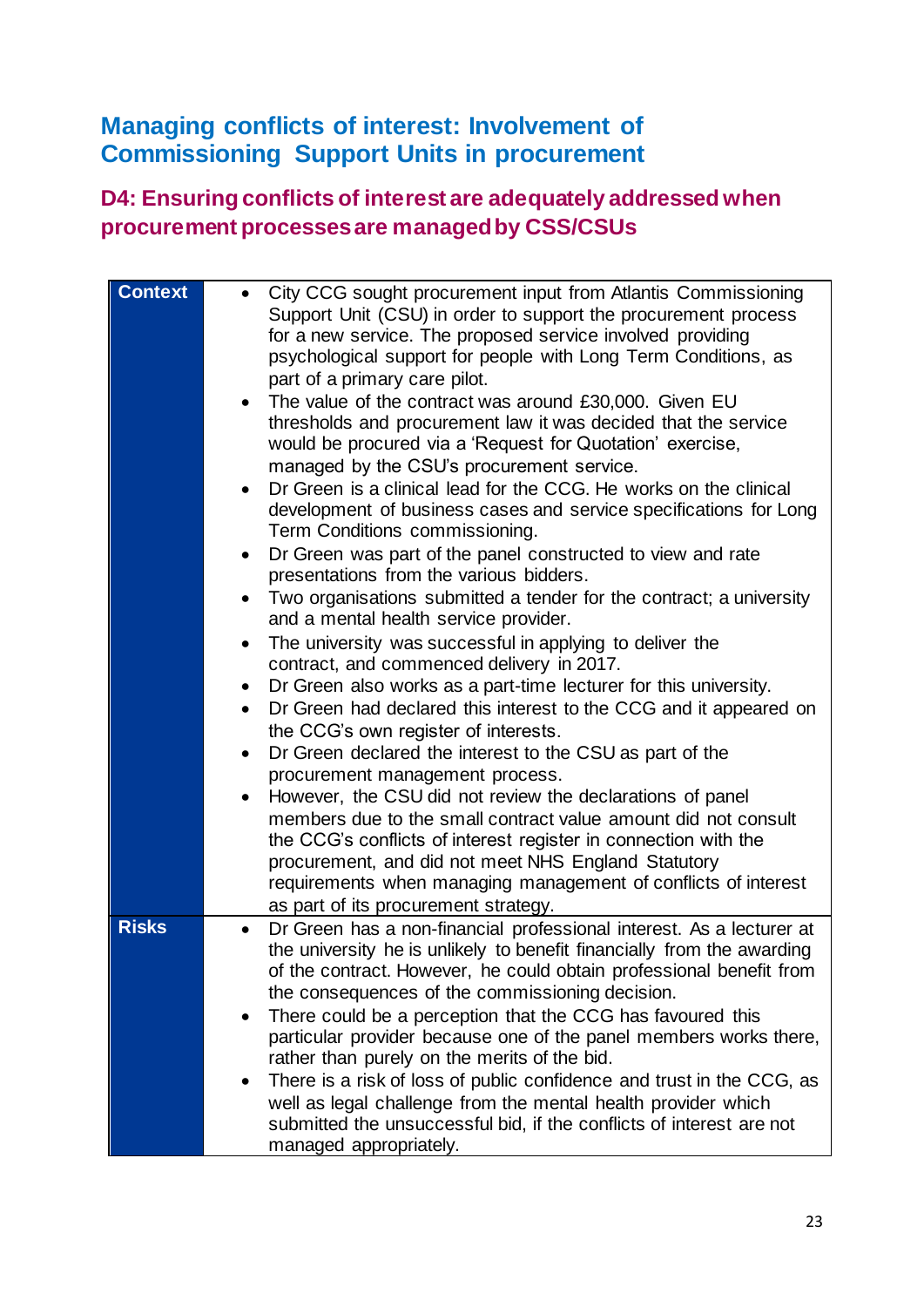|                | There is also a risk that the personal reputation of Dr Green will be                                                                           |
|----------------|-------------------------------------------------------------------------------------------------------------------------------------------------|
|                | damaged if his interests are not appropriately declared and                                                                                     |
|                | managed.                                                                                                                                        |
|                | There is a risk that such conflicts of interest could arise again in                                                                            |
|                | future if the CSU does not incorporate management of conflicts of                                                                               |
|                | interest into its procurement strategy.                                                                                                         |
| <b>Actions</b> | The Conflicts of Interest Guardian was alerted and an investigation<br>$\bullet$                                                                |
| to             | was conducted to ascertain: the details of the procurement; how                                                                                 |
| consider       | the conflict occurred; if the conflict occurred via malicious activity                                                                          |
|                | on behalf of the clinical lead and if further action was needed.                                                                                |
|                | City CCG reviewed all documentation pertaining to the awarding of                                                                               |
|                | this contract and ascertained that Dr Green's ratings were not                                                                                  |
|                | pivotal to the final decision. The documentation demonstrated that,                                                                             |
|                | had Dr Green not been present, the contract would still have been                                                                               |
|                | awarded to the university. Furthermore, his ratings were in keeping                                                                             |
|                | with other members of the panel.                                                                                                                |
|                | The exercise was not repeated because by the time this issue                                                                                    |
|                | came to light the service was already being provided to patients                                                                                |
|                | and it would have been detrimental to patients to revoke or                                                                                     |
|                | interrupt it. Also, it was found that Dr Green's influence did not                                                                              |
|                | have a material impact on the outcome.                                                                                                          |
|                | The CCG has since introduced a policy to withhold payment to<br>$\bullet$                                                                       |
|                | clinical leads until they make a formal declaration of interests.                                                                               |
|                | The CCG's governance team conducted a tailored work place                                                                                       |
|                | training session for the transformation team on Conflicts in<br>Commissioning. The transformation team are the primary point of                 |
|                | liaison with the CSU.                                                                                                                           |
|                |                                                                                                                                                 |
|                | The CCG's governance team has worked with the CSU to develop<br>$\bullet$<br>a new procurement strategy, which will be rolled out in 2018. This |
|                | strategy will ensure the CSU adheres to the revised statutory                                                                                   |
|                | guidance on managing conflicts of interest for CCGs when carrying                                                                               |
|                | out procurement activities.                                                                                                                     |
|                | A procurement checklist has been introduced which will be shared                                                                                |
|                | by the CCG and CSU. This will include an action to ensure all                                                                                   |
|                | members of procurement panels declare conflicts of interest as                                                                                  |
|                | part of the procurement process.                                                                                                                |
|                | The CCG and CSU will share information about declarations of                                                                                    |
|                | conflicts of interest to ensure registers remain up to date within                                                                              |
|                | each organisation.                                                                                                                              |
|                | Conflicts of interest is now a standing item for the CCG's<br>$\bullet$                                                                         |
|                | procurement working group.                                                                                                                      |
|                | The CCG is considering including articles on conflicts of interest                                                                              |
|                | management in the Service Level Agreement with the CSU if and                                                                                   |
|                | when this is renewed.                                                                                                                           |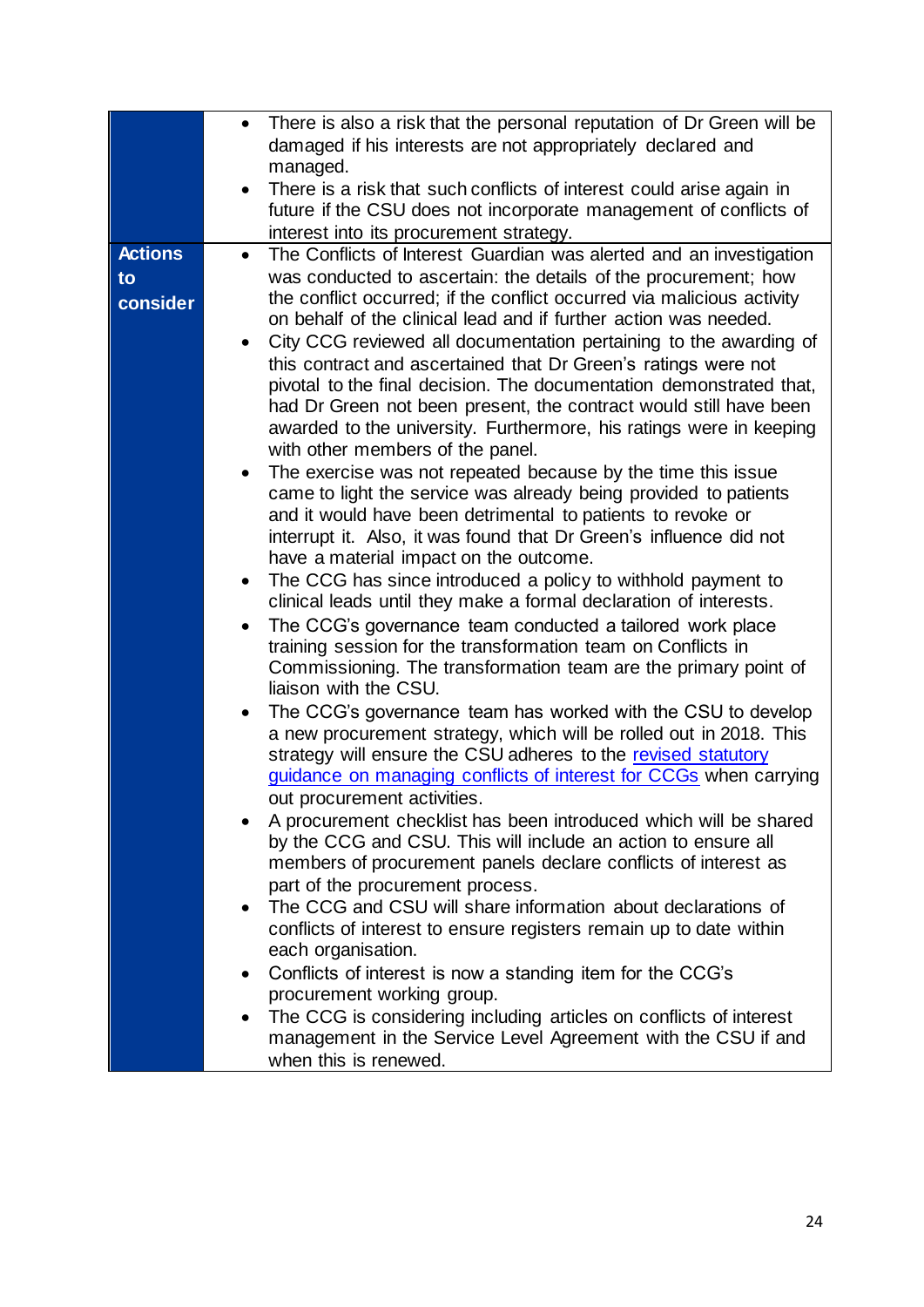# <span id="page-24-1"></span>**Managing conflicts of interest: Demand Management Case Study**

## <span id="page-24-0"></span>**E1: Breach of powers for financial gain**

| <b>Context</b> | • Uptown CCG has a growing waiting list for a number of minor<br>surgery procedures.                                                                                                                                                                                                                                                                                                                   |
|----------------|--------------------------------------------------------------------------------------------------------------------------------------------------------------------------------------------------------------------------------------------------------------------------------------------------------------------------------------------------------------------------------------------------------|
|                | In a confidential governing body meeting, the governing body agree<br>$\bullet$<br>to make one-off payments to private providers to reduce the waiting<br>list. This information is not yet public.                                                                                                                                                                                                    |
|                | Following the meeting, Oswald Price, a GP governing body<br>$\bullet$<br>member who was present at the meeting, arranges for letters to be<br>sent to his patients on the waiting list, informing them of a small list<br>of private providers that can offer the service immediately. At the<br>top of the list is Tallom Health Limited, a private business of which<br>Dr Price is a director.      |
|                | • Dr Price does not inform the patients that he is a director of Tallom<br>Health Ltd., and presents the information in a way that steers the<br>patient to choose Tallom Health Ltd., over the other providers<br>listed.                                                                                                                                                                             |
|                | Dr Price had previously declared his directorship of Tallom Health<br>Ltd. to the CCG and this is recorded in the CCG's register of<br>interests. However, he did not declare this interest again at the<br>governing body meeting.                                                                                                                                                                    |
| <b>Risks</b>   | Dr Price has a direct financial interest in Uptown CCG's decision to<br>$\bullet$<br>use private providers to help reduce waiting lists. A failure to<br>properly declare and manage this interest could damage the<br>reputation of the CCG, Dr Price and his GP practice, and his<br>attempts to steer his NHS patients towards Tallom Health Ltd.<br>could lead to challenges from other providers. |
|                | Dr Price is in significant breach of the CCG's conflicts of interest<br>policy by having used his position for financial gain. This could<br>damage the reputation of the GP, the practice and the CCG. It<br>could damage public trust and weaken patients' confidence in the<br>independence of healthcare professionals.                                                                            |
|                | There is a potential risk that an offence of fraud has been<br>committed under section 3 of the Fraud Act 2016 (fraud by failing<br>to disclose information) or section 4 (fraud by abuse of position).                                                                                                                                                                                                |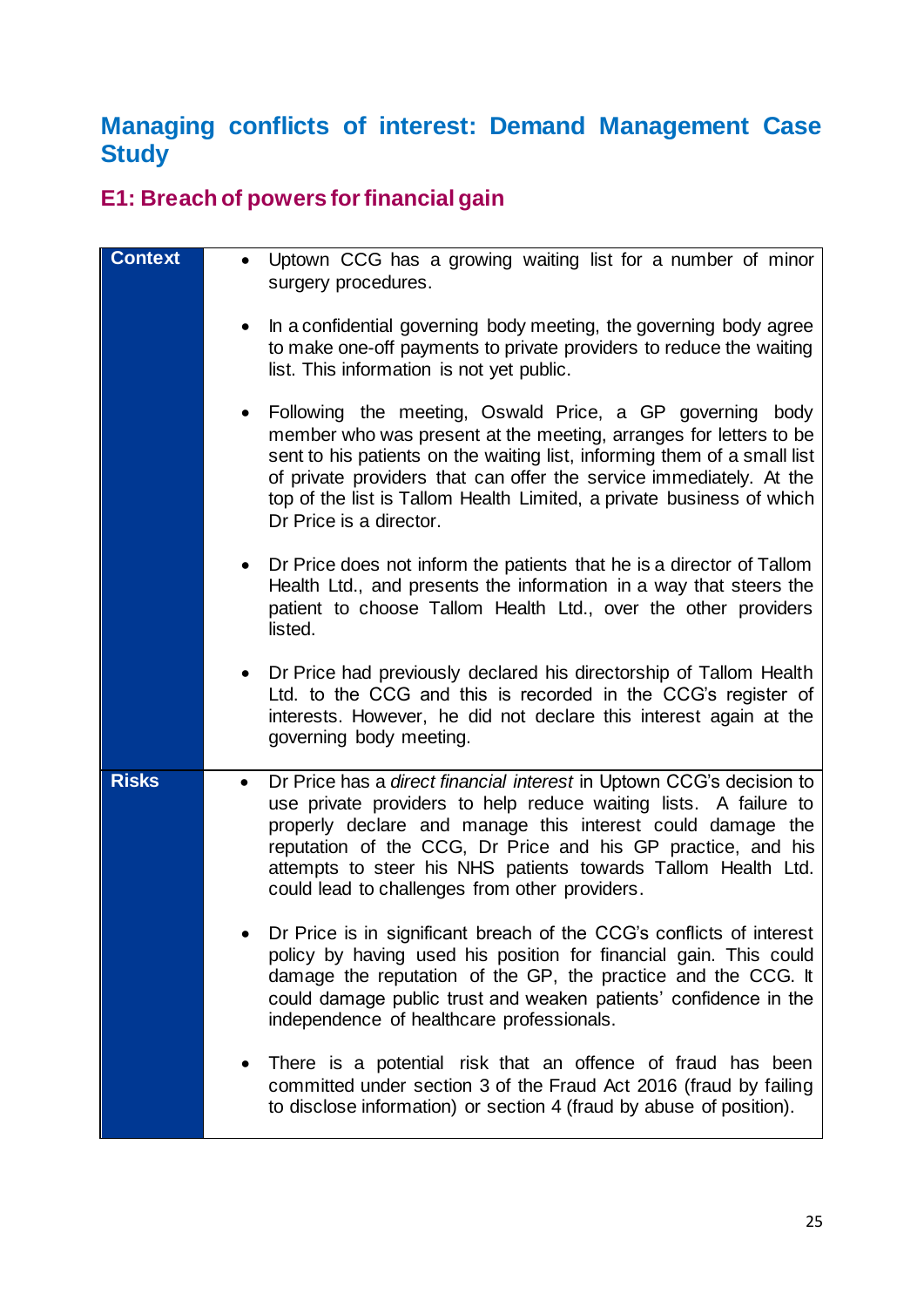|                                  | If the other GPs and staff in the practice are not aware of the GP's<br>actions, this may result in damage to the practice as a business<br>and impact upon the trust and relationships with his colleagues.<br>There are also other issues for the CCG and the practice need to<br>consider apart from conflicts of interest, including<br>potential<br>breaches of:<br>The Privacy and E-Communications Regulations 2003;<br>$\bullet$<br>The Data Protection Act by not informing patients that he is<br>$\bullet$<br>a director of the business;<br>The Good Medical Practice-Financial and Commercial<br>$\bullet$<br>arrangements and conflicts of interest (2013) issued by the<br>General Medical Council.                                                                                                                                                                                                                                                                                                                                                                                                                                                                                                                                                                                                                                                                                                                                                                                                                                                                                                                                     |
|----------------------------------|--------------------------------------------------------------------------------------------------------------------------------------------------------------------------------------------------------------------------------------------------------------------------------------------------------------------------------------------------------------------------------------------------------------------------------------------------------------------------------------------------------------------------------------------------------------------------------------------------------------------------------------------------------------------------------------------------------------------------------------------------------------------------------------------------------------------------------------------------------------------------------------------------------------------------------------------------------------------------------------------------------------------------------------------------------------------------------------------------------------------------------------------------------------------------------------------------------------------------------------------------------------------------------------------------------------------------------------------------------------------------------------------------------------------------------------------------------------------------------------------------------------------------------------------------------------------------------------------------------------------------------------------------------|
| <b>Actions</b><br>to<br>consider | Dr Price should have declared his interest prior to, or during, the<br>$\bullet$<br>governing body meeting and he should have taken no part in the<br>decision to use private providers to reduce the waiting lists, or in<br>any of the discussions leading up to this decision. His failure to do<br>so, in conjunction with his attempt to use his position for personal<br>financial gain, constitutes a serious breach of the CCG's conflicts<br>of interest policy.<br>The CCG should consult their policy on counter fraud and seek<br>advice from their local counter fraud specialist. If fraud is<br>suspected, the CCG should refer the case immediately to NHS<br>Protect, so as not to prejudice any potential investigation. This<br>should form part of the CCG's section on breaches within their<br>conflicts of interest policy.<br>Uptown CCG, with guidance from its Conflicts of Interest Guardian,<br>should consider what steps need to be taken in light of this serious<br>breach. This is likely to include issues in relation to procurement<br>law, data protection law, communication with the affected patients,<br>notification to NHS England, and disciplinary action against Dr<br>Price by the CCG and regulatory bodies.<br>Once the counter fraud specialist and/or the CCG's Director of<br>Finance has informed the CCG it is safe to do so, the CCG must<br>publish anonymised information about the breach on their website.<br>The CCG will also need to include the breach as part of their<br>Improvement and Assessment Framework quarterly return for the<br>probity and corporate governance indicator. |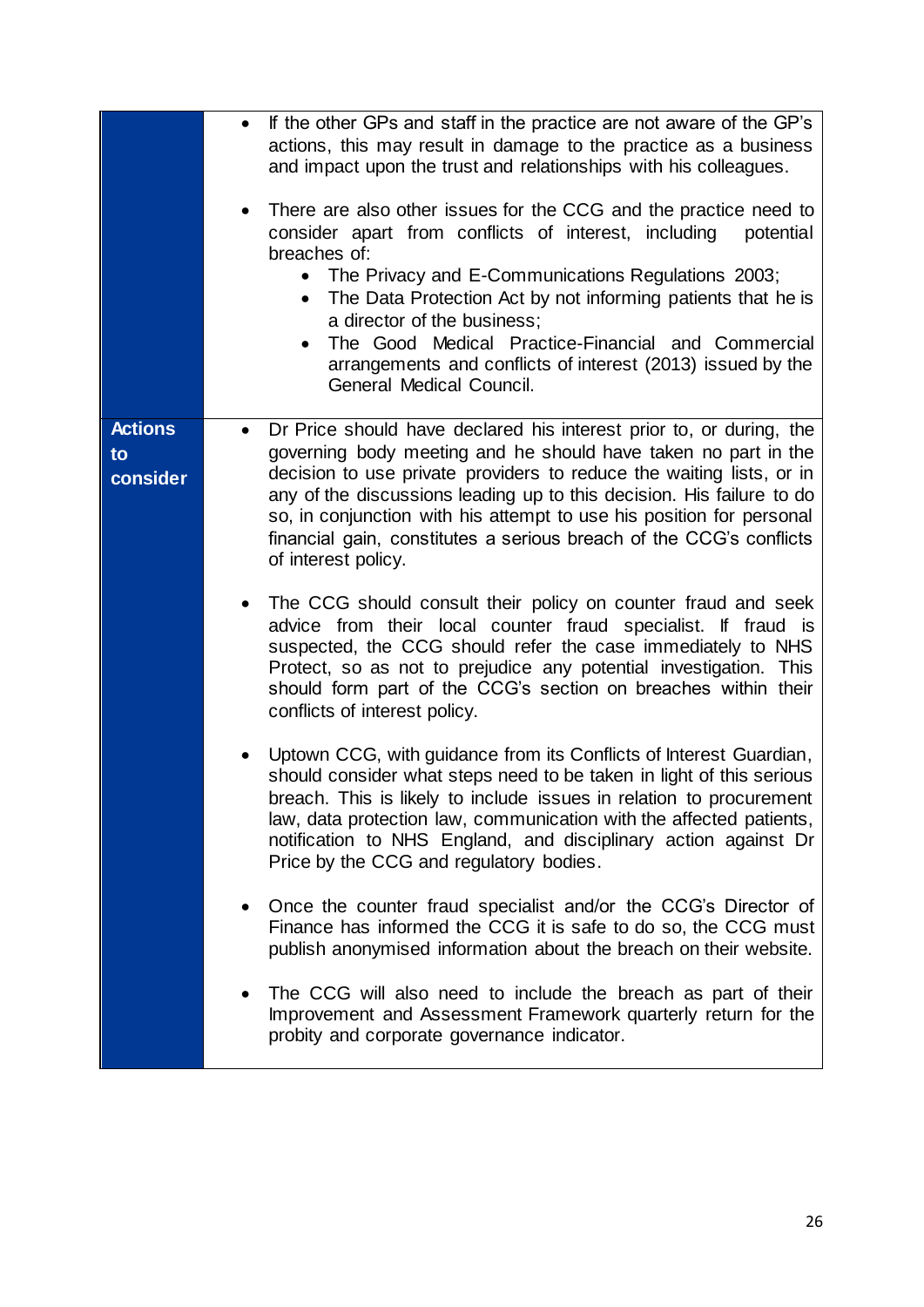# <span id="page-26-1"></span>**Managing conflicts of interest: Contract Management Case Study**

# <span id="page-26-0"></span>**F1: Monitoring of voluntary sector contracts**

| <b>Context</b>                   | Amit Bal, senior contract manager for Downswood CCG, leads all<br>$\bullet$<br>contract monitoring meetings for voluntary and community sector<br>organisations which deliver small and grant funded contracts.<br>At an event in the community, a representative from a small<br>voluntary sector organisation seeks out the CCG's Accountable<br>Officer (AO) to complain that the CCG unfairly favours one<br>particular voluntary sector service, the Hawthorn Care & Support<br>Centre. They imply that the poor quality of the Hawthorn service is<br>consistently overlooked.<br>The AO discusses this complaint with Mr Bal. During this<br>$\bullet$<br>discussion Mr Bal discloses that he is married to the Business and |
|----------------------------------|-------------------------------------------------------------------------------------------------------------------------------------------------------------------------------------------------------------------------------------------------------------------------------------------------------------------------------------------------------------------------------------------------------------------------------------------------------------------------------------------------------------------------------------------------------------------------------------------------------------------------------------------------------------------------------------------------------------------------------------|
|                                  | Development manager of the Hawthorn Care & Support Centre. He<br>states that he has not declared this information to the CCG as he<br>did not think it was important given the relatively small scale of the<br>services provided by Hawthorn Care and Support Centre and the<br>fact that no payments apart from reimbursement of expenses are<br>made to Hawthorn by the CCG.                                                                                                                                                                                                                                                                                                                                                     |
| <b>Risk</b>                      | Mr Bal has an <i>indirect</i> , <i>financial personal interest</i> which he should<br>$\bullet$<br>have declared. It is irrelevant that the service is a voluntary sector<br>provider: there is still a conflict of interest which should be managed<br>so as to avoid the risk (whether actual or perceived) that he has<br>inappropriately influenced the decision-making process for the<br>award of contracts or grants to the third sector.                                                                                                                                                                                                                                                                                    |
|                                  | There is a risk that Mr Bal's interest could have, or have been<br>$\bullet$<br>perceived to have, impacted upon his contract monitoring role.                                                                                                                                                                                                                                                                                                                                                                                                                                                                                                                                                                                      |
|                                  | There is a potential damage to the CCG's and Mr Bal's reputation,<br>risk of challenge by other potential providers and loss of confidence<br>by other organisations and the public in the probity and fairness of<br>commissioners' decisions.                                                                                                                                                                                                                                                                                                                                                                                                                                                                                     |
| <b>Actions</b><br>to<br>consider | Mr Bal's interest should be recorded in the CCG's register of<br>$\bullet$<br>interests.                                                                                                                                                                                                                                                                                                                                                                                                                                                                                                                                                                                                                                            |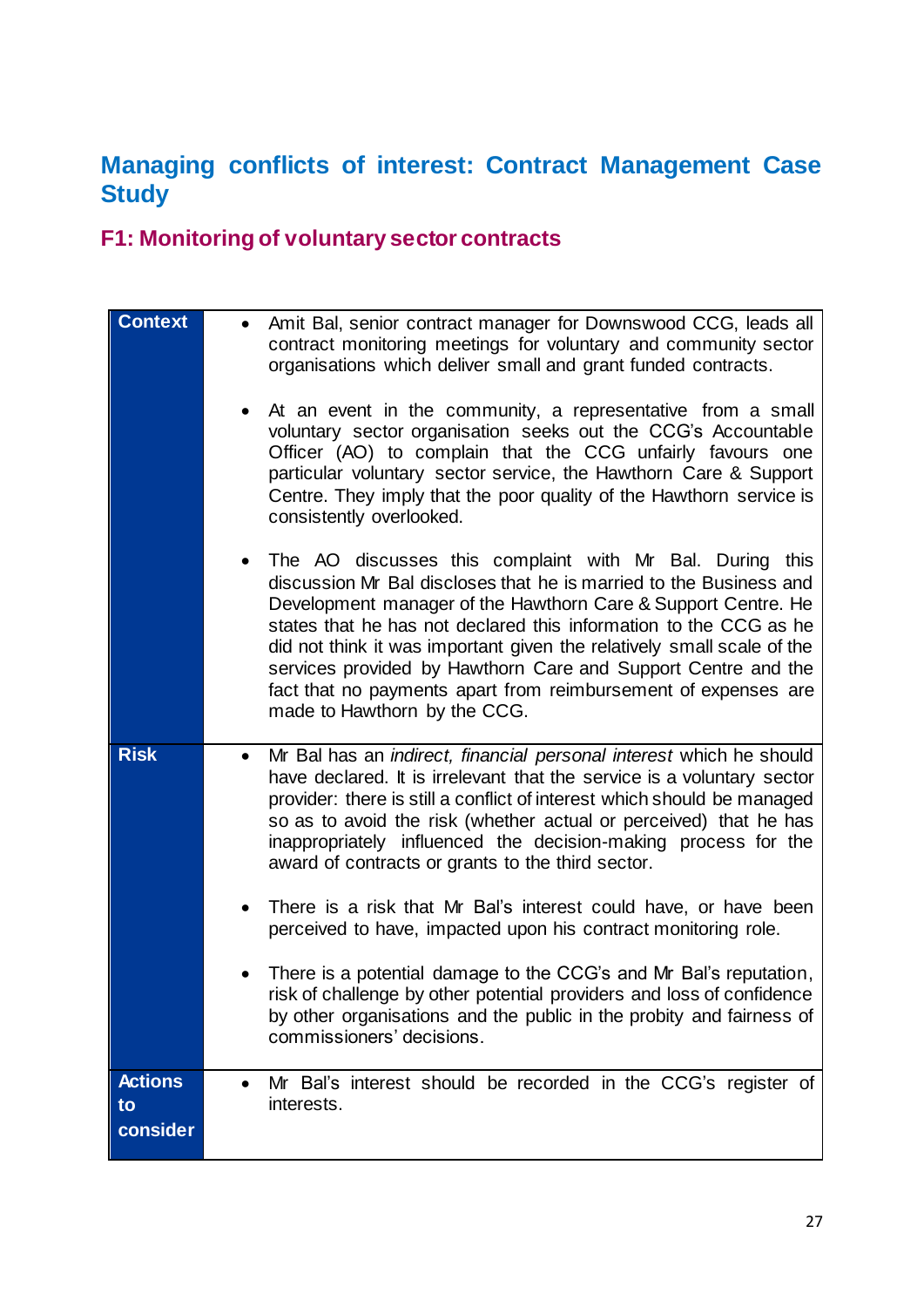- Mr Bal should not be involved in any decisions, or discussions leading up to decisions, relating to any services which are or may be provided by Hawthorn Care & Support Centre.
- Mr Bal should not take part in contract management meetings with Hawthorn Care & Support Centre.
- In light of the allegation which has been made to the Accountable Officer and Mr Bal's failure to declare his interests, a non-conflicted manager should review:
	- The performance of Hawthorn Care & Support Centre against the contract and identify any necessary actions;
	- All contracts or grants awarded to Hawthorn Care & Support Centre to identify who was involved in the process;
	- Whether there is any risk that conflicts of interest could have been inappropriately managed.
- Depending on the outcome of the review, the CCG, advised by its Conflicts of Interest Guardian, should consider whether any disciplinary action is required, and whether the breach should be published on the CCG's website.
- If the contract manager has not undertaken the mandatory online training on managing conflicts of interest, they should do so.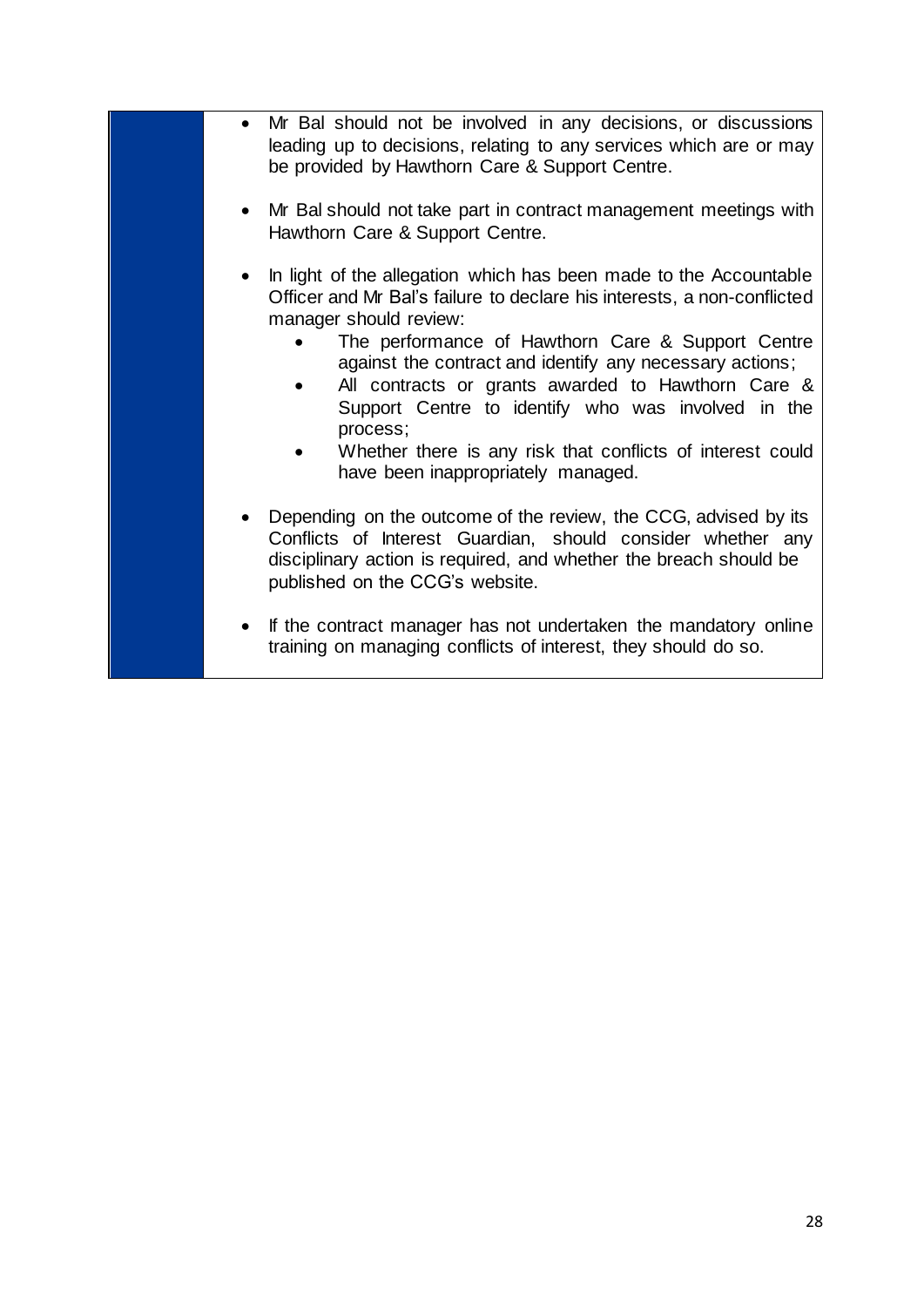# <span id="page-28-1"></span>**Managing conflicts of interest: Recruitment Case Study**

# <span id="page-28-0"></span>**G1: Recruitment of patient representatives with a conflict of interest**

| <b>Context</b>                   | A member of the public, Sarah Thomas, applies to be a patient<br>representative on North County CCG's service user group, following<br>a recent advert for new members.<br>Ms Thomas works for a consultancy company, Pinewood Services<br>Ltd., which provides services to several providers who hold contracts<br>with the CCG.<br>Pinewood Services Ltd. may also become a provider in an<br>impending procurement.                                                                                                                                                                                                                                                                                                                                                                                                                                                                                                                                                |
|----------------------------------|-----------------------------------------------------------------------------------------------------------------------------------------------------------------------------------------------------------------------------------------------------------------------------------------------------------------------------------------------------------------------------------------------------------------------------------------------------------------------------------------------------------------------------------------------------------------------------------------------------------------------------------------------------------------------------------------------------------------------------------------------------------------------------------------------------------------------------------------------------------------------------------------------------------------------------------------------------------------------|
| <b>Risks</b>                     | Ms Thomas has an <i>indirect financial interest</i> because Pinewood<br>Services Ltd. stands to gain financially from any contracts which<br>have been, or are in future, awarded by the CCG to providers who<br>are clients of the consultancy company.<br>She also has a <i>direct financial interest</i> in light of Pinewood Services<br>Ltd. participation in the forthcoming procurement process, which<br>may result in the company becoming a provider of services directly<br>to the CCG.<br>If Ms Thomas becomes a member of the CCG's service user group,<br>then any failure to declare and appropriately manage these interests<br>will lead to a risk (whether actual or perceived) that the group carries<br>out its functions in a way which favours the interests of Pinewood<br>Services Ltd. and/or its clients over and above the interests of other<br>providers. This could lead to costly challenges later on by other<br>potential providers. |
| <b>Actions</b><br>to<br>consider | Before appointment to any role within the CCG, an applicant should<br>be given a form to enable them to declare any interests.<br>North County CCG will need to consider whether Ms Thomas could<br>effectively fulfil the role she has applied for, if steps are taken to<br>manage the conflict of interests.<br>The steps required to manage Ms Thomas' conflict of interests are<br>likely to involve excluding her from participating in any meetings of<br>the service user group where Pinewood Services Ltd., or any of its<br>clients, or any services provided by them, are under discussion. If,<br>as a result, she was unable to actively participate in many of the<br>group's discussions, then the CCG should consider not appointing<br>her to this role.                                                                                                                                                                                            |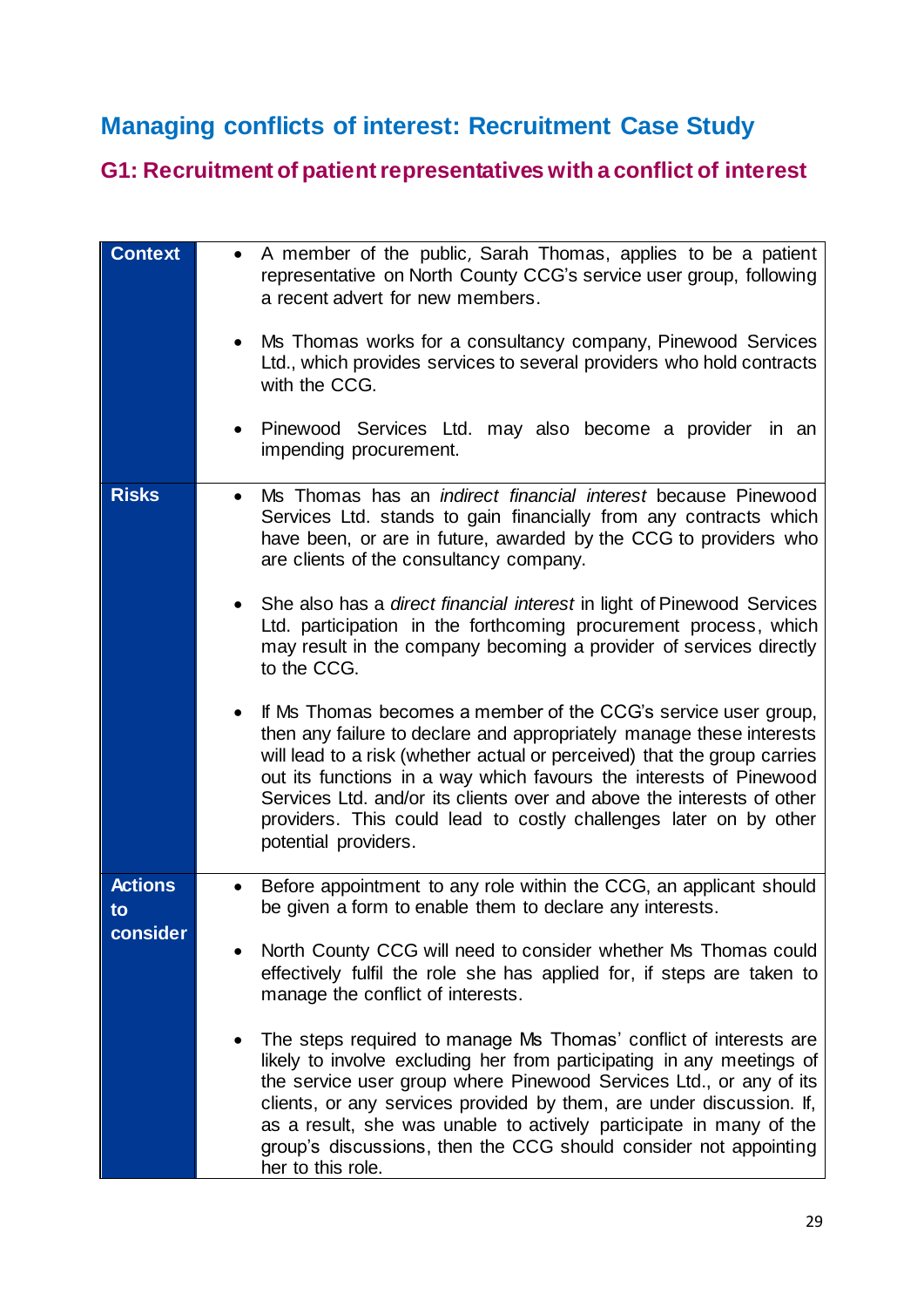- If the CCG does appoint her, her interests should be recorded in the CCG's register of interests and should be declared at all relevant meetings of the service user group.
- The CCG should request declarations of interest during the recruitment process and give advice to recruiting managers on how to manage any conflicts of interest which become apparent. This could include providing advice on when and why someone would be excluded from appointments due to conflicts of interest.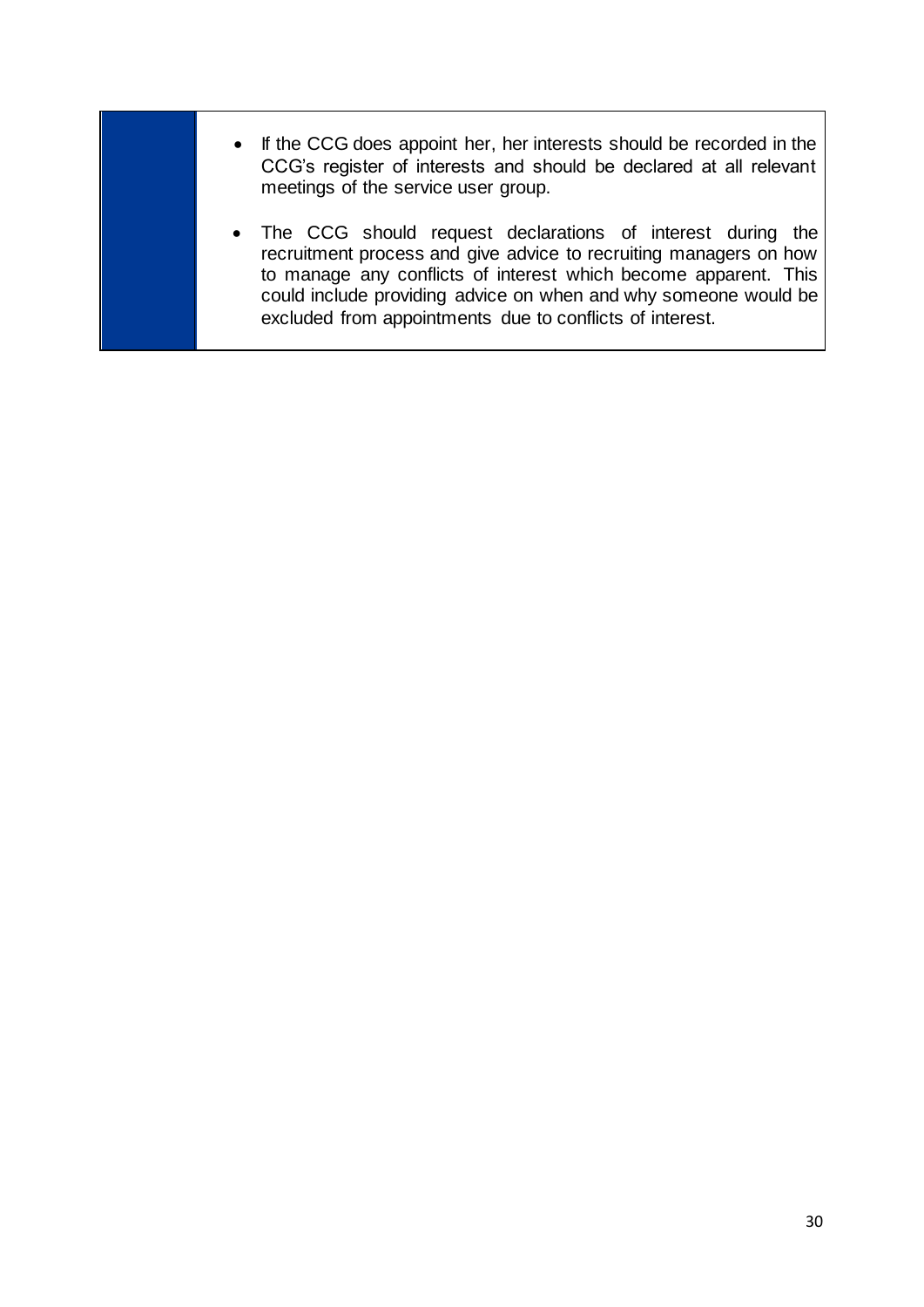## <span id="page-30-1"></span>**Managing conflicts of interest: Gifts and Hospitality Case Study**

#### <span id="page-30-0"></span>**H1: Attendance at a provider funded event**

| <b>Context</b>                   | South CCG's procurement lead Uriah Vadis is invited to an all-day<br>seminar hosted by Daisychain Systems Ltd., which is the CCG's<br>current IT provider. The seminar is about how technology can deliver<br>improvements in healthcare.<br>A modest buffet lunch is to be provided at the seminar itself, but<br>existing clients of the IT provider, including Mr Vadis, have<br>additionally been invited to an evening dinner consisting of a 4-<br>course meal at a locally renowned restaurant.                                                                                                                                                                                                                                                                                                                                                                                                                                                                                                                                                                                                                                                                                                                                                                                                                                                                                                                                                                                   |
|----------------------------------|------------------------------------------------------------------------------------------------------------------------------------------------------------------------------------------------------------------------------------------------------------------------------------------------------------------------------------------------------------------------------------------------------------------------------------------------------------------------------------------------------------------------------------------------------------------------------------------------------------------------------------------------------------------------------------------------------------------------------------------------------------------------------------------------------------------------------------------------------------------------------------------------------------------------------------------------------------------------------------------------------------------------------------------------------------------------------------------------------------------------------------------------------------------------------------------------------------------------------------------------------------------------------------------------------------------------------------------------------------------------------------------------------------------------------------------------------------------------------------------|
| <b>Risks</b>                     | The acceptance of hospitality could give rise to real or perceived<br>conflict of interests, or accusations of unfair influence, collusion or<br>canvassing with providers.                                                                                                                                                                                                                                                                                                                                                                                                                                                                                                                                                                                                                                                                                                                                                                                                                                                                                                                                                                                                                                                                                                                                                                                                                                                                                                              |
| <b>Actions</b><br>to<br>consider | When considering whether to accept the offer of a buffet lunch and/or<br>$\bullet$<br>the offer of a 4 course evening meal, the following principles apply:<br>Meals and refreshments under a value of £25 may be accepted and<br>need not be declared.<br>Meals and refreshments of a value between £25 and £75 <sup>2</sup> may be<br>$\bullet$<br>accepted and must be declared.<br>Meals and refreshments over a value of £75 should be refused<br>$\bullet$<br>unless (in exceptional circumstances) senior approval is given. A<br>clear reason should be recorded on an organisation's register(s) of<br>interest as to why it was permissible to accept.<br>A common sense approach should be applied to the valuing of<br>٠<br>meals and refreshments (using an actual amount, if known, or an<br>estimate that a reasonable person would make as to its value).<br>However these principles are always subject to the overriding<br>principles that: CCG staff should never accept hospitality which may<br>affect, or be seen to affect, their professional judgement; must only<br>accept hospitality where there is a legitimate business reason and<br>the hospitality is proportionate; and individuals should exercise<br>particular caution where the offer comes from an actual or potential<br>supplier or contractor to the CCG, these can be accepted if modest<br>and reasonable but individuals should always obtain senior approval<br>and declare these offers. |

<sup>1</sup> <sup>2</sup> The ABPI Code of Practice for the Pharmaceutical Industry: http:www.pmcpa.org.uk/thecode/Pages/default.aspx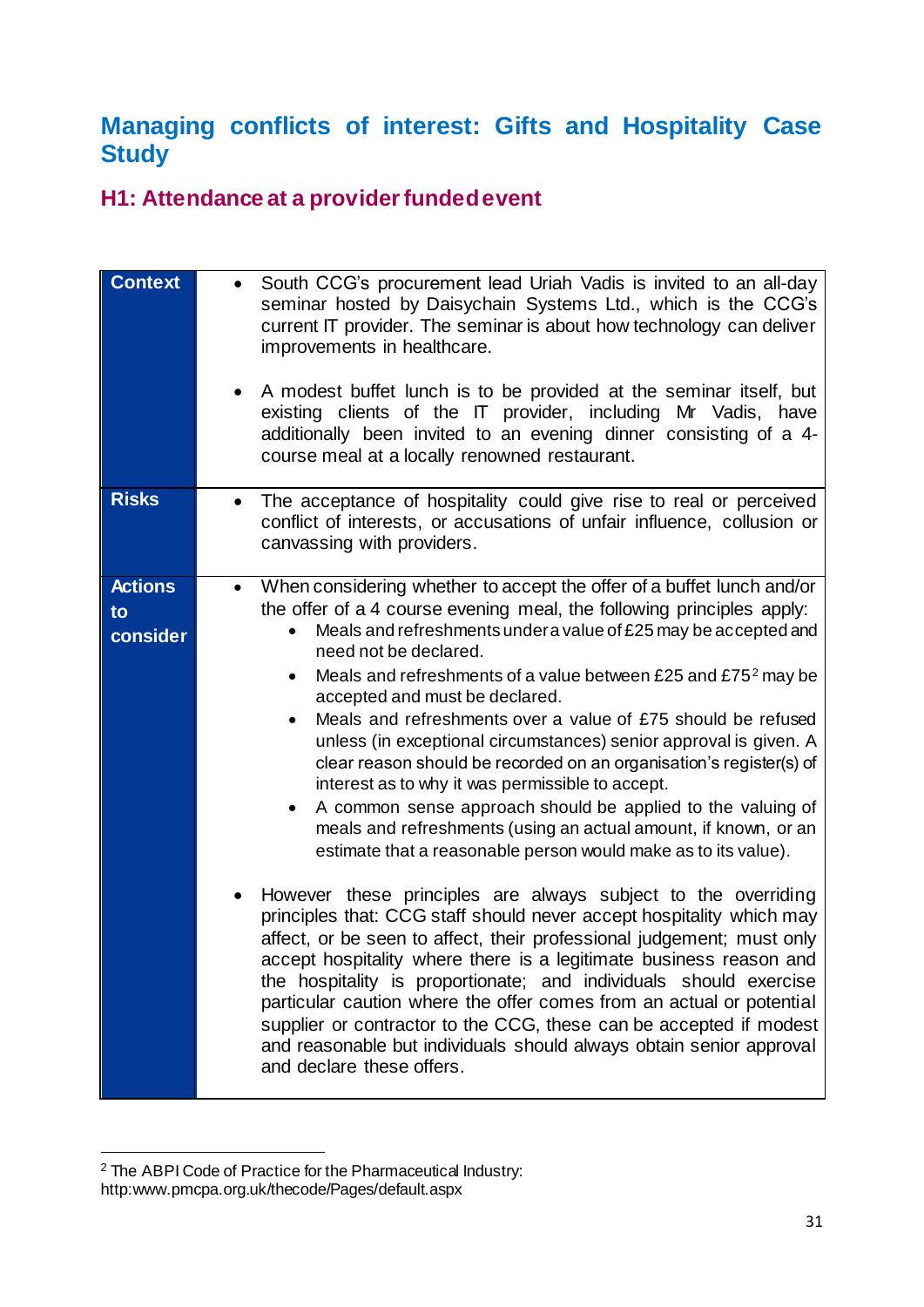Mr Vadis should consider whether he can demonstrate that attendance at the seminar and/or the evening dinner would benefit South CCG or the wider NHS. Particular caution should be applied in this case because Daisychain Systems Ltd. is an existing supplier to South CCG. Advice should be sought from a senior manager within the CCG where there is any doubt on what action to take. Given the generic title of the seminar, there may be clinical leads within the CCG who would gain more from attendance than the procurement lead. If the event is close to a potential re-tendering of  $\Pi$  services, then extreme caution should be applied when considering whether or not any representatives from the CCG, especially the procurement lead, should attend. If attendance is favoured then strong consideration should be given to attending similar events offered by other IT suppliers, to avoid accusations of favouring one supplier over another. If a clear benefit can be shown for attending the event, and senior approval is obtained, then the provision of a modest buffet lunch is likely to be acceptable if it is on a similar scale to that which the CCG might offer in similar circumstances. Assuming the buffet lunch is likely to be under £25 per head, it can be accepted. It will need to be declared because the hospitality is from a supplier to the CCG. • Acceptance of the evening dinner invitation is unlikely to be appropriate as it is neither proportionate nor of benefit to the CCG. It is also likely to be over a value of £75 and so should generally be refused anyway unless there are exceptional circumstances. Mr Vadis should therefore politely decline the evening meal invitation Refusal of the evening meal invitation should be declared and registered on the CCG's gifts and hospitality register.

**Managing conflicts of interest: New Care models case study**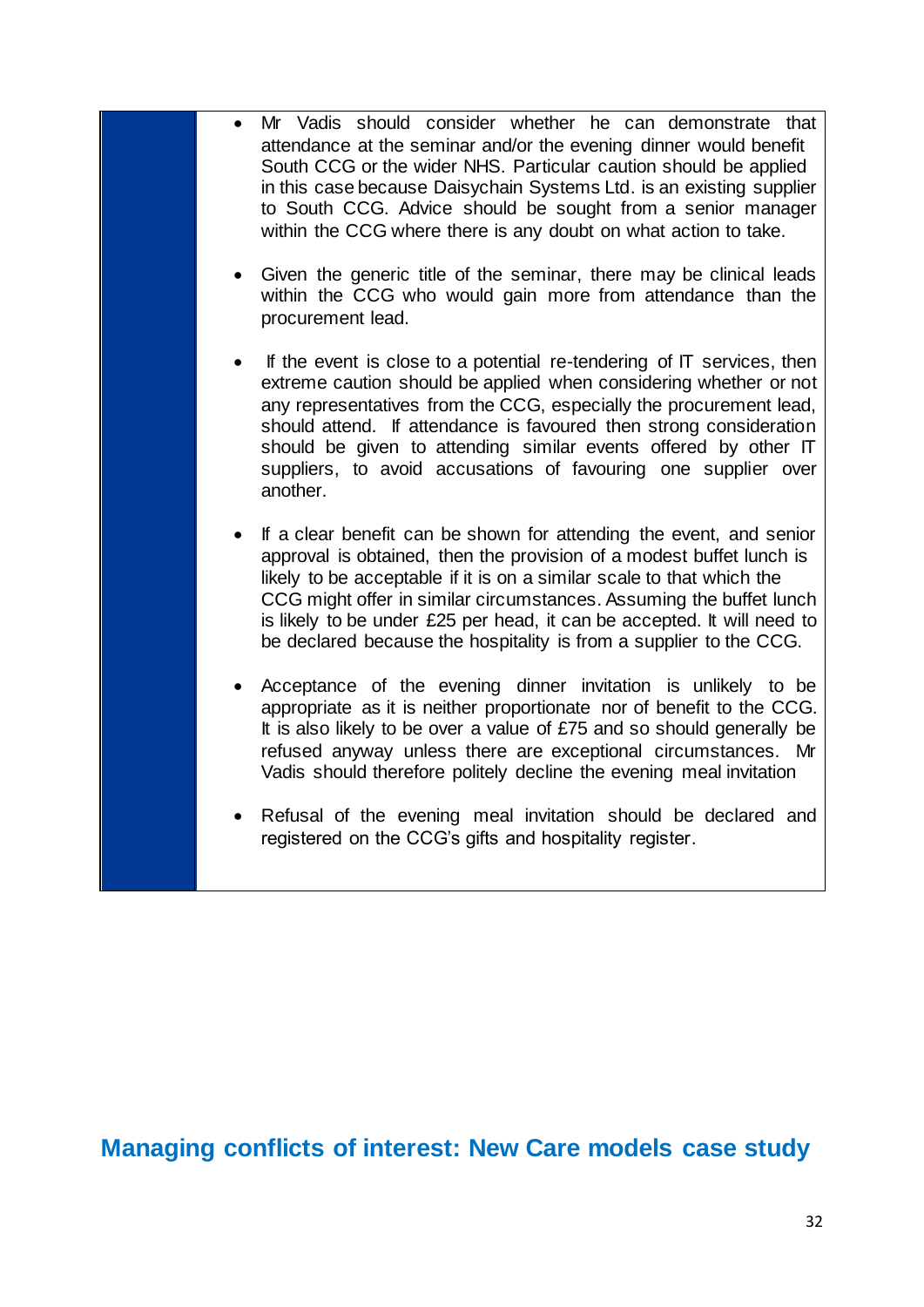# <span id="page-32-0"></span>**J1: Commissioning a Multi-speciality Care Provider (MCP)**

| <b>Context</b> | Gothem CCG is planning to commission a fully integrated Multi-<br>$\bullet$<br>speciality Care Provider (MCP). It is intended that the MCP will<br>eventually take on a whole population budget for the local<br>population.                                                                                                                                                                                                                         |
|----------------|------------------------------------------------------------------------------------------------------------------------------------------------------------------------------------------------------------------------------------------------------------------------------------------------------------------------------------------------------------------------------------------------------------------------------------------------------|
|                | The CCG took on delegated commissioning of primary medical<br>services from 1 April 2016 and has a Primary Care Commissioning<br>Committee (PCCC) constituted with a lay and executive majority.                                                                                                                                                                                                                                                     |
|                | Due to the potential for conflicts of interests within its governing<br>$\bullet$<br>body, the CCG has decided that its preferred option is to use its<br>PCCC for decisions about the commissioning of the MCP.                                                                                                                                                                                                                                     |
|                | A non-decision-making sub-group of the PCCC has been set up to<br>consider the initial options for commissioning the MCP and to<br>make recommendations to the PCCC. The sub-group includes<br>non-clinical representatives from across the CCG.                                                                                                                                                                                                     |
|                | No members of the sub-group have interests in providers that may<br>$\bullet$<br>be (or form part of) the eventual MCP provider but, at the third<br>meeting of the sub-group, it becomes apparent that some roles<br>within the CCG may transfer to the eventual MCP. This includes<br>the role of Mr Prout, a non-clinician employed within the CCG's<br>contracting team and a member of the sub-group. Mr Prout<br>realises this in the meeting. |
|                | Mr Prout does not feel it is necessary to declare this as an interest<br>$\bullet$<br>and feels he should continue to be a member of the sub-group.                                                                                                                                                                                                                                                                                                  |
| <b>Risks</b>   | Mr Prout has a relevant interest (likely to be a non-financial<br>$\bullet$<br>professional interest) because his role in the CCG might transfer to<br>the eventual MCP provider in the future.                                                                                                                                                                                                                                                      |
|                | There is a risk that Mr Prout's ability to exercise judgement in his<br>role on the sub-group could be, or could be seen to be, impaired or<br>influenced by his interest.                                                                                                                                                                                                                                                                           |
|                | There is a risk that Mr Prout's personal reputation will be damaged<br>$\bullet$<br>if his interests are not appropriately declared and managed. He<br>may also face other action - for example, disciplinary action if he<br>fails to comply with CCG conflict of interest policies.                                                                                                                                                                |
|                | There is a risk of loss of public confidence and trust in the CCG, as<br>$\bullet$<br>well as a risk of challenge, if conflicts of interest are not managed<br>appropriately.                                                                                                                                                                                                                                                                        |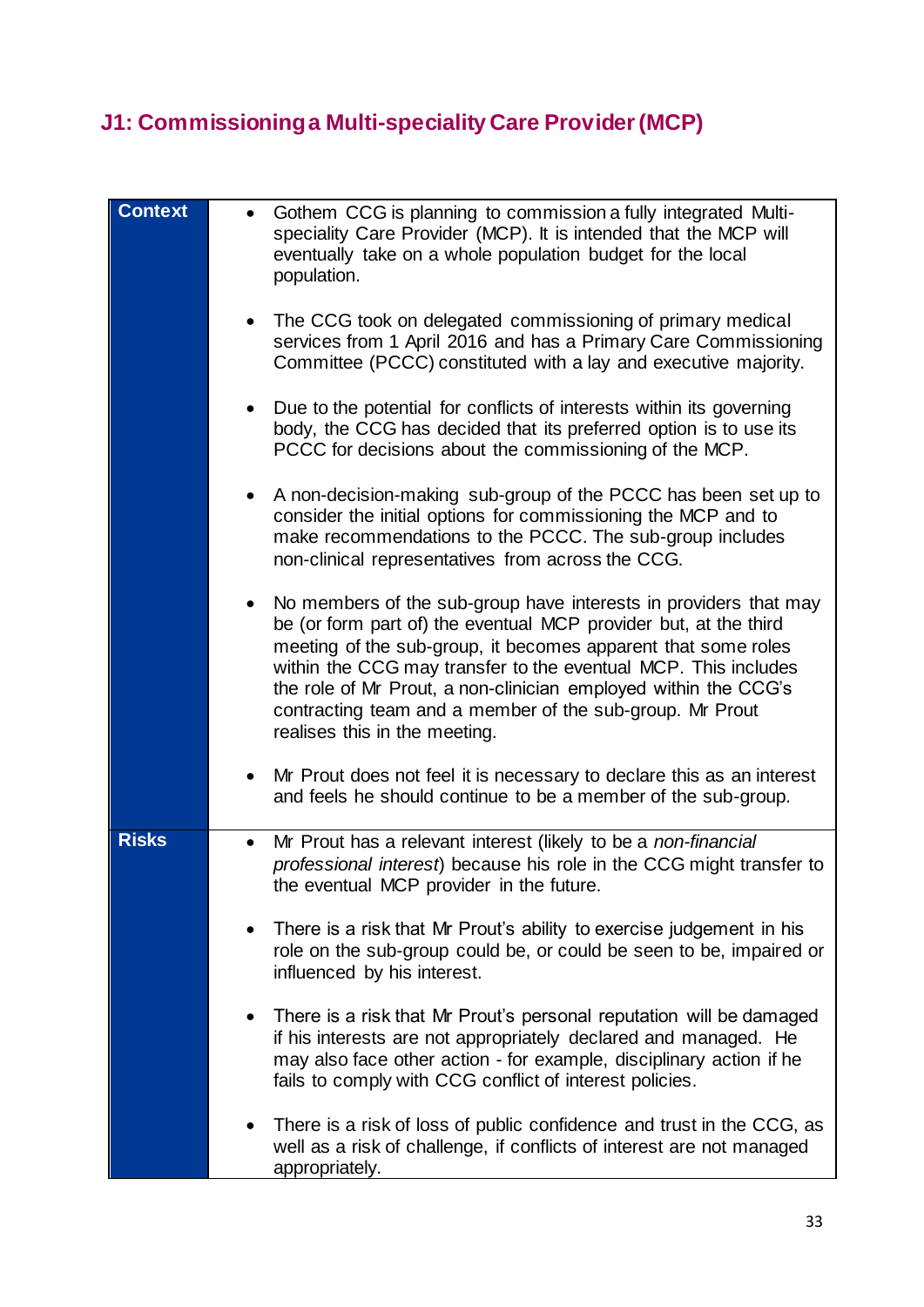| <b>Actions</b><br>to<br>consider | Gothem CCG should provide clear guidance and training (including<br>mandatory NHS England training) to employees, members and<br>governing body and committee members on what might constitute<br>a conflict of interest and how conflicts are to be declared and<br>managed.                                                                                                                                                                                                                                                                                       |
|----------------------------------|---------------------------------------------------------------------------------------------------------------------------------------------------------------------------------------------------------------------------------------------------------------------------------------------------------------------------------------------------------------------------------------------------------------------------------------------------------------------------------------------------------------------------------------------------------------------|
|                                  | The Chair of the sub-group must ask for declarations of<br>$\bullet$<br>interests/conflicts at the start of each sub-group meeting (see<br>Annex E of the statutory CCG guidance for a useful meeting<br>checklist).                                                                                                                                                                                                                                                                                                                                                |
|                                  | If in any doubt, Mr Prout should declare his interest as soon as he<br>becomes aware of it (and then at each subsequent meeting) and<br>this information should be included in the CCG's conflict of<br>interests register and within the minutes of the meetings of the sub-<br>group.                                                                                                                                                                                                                                                                             |
|                                  | The Chair of the sub-group, liaising with relevant colleagues (e.g.<br>$\bullet$<br>the CCG's Conflict of Interest Guardian), should consider Mr<br>Prout's interest and whether he should stand down from the sub-<br>group, or whether it can be appropriately managed in another way.<br>Mr Prout's expertise, and alternative sources of that expertise, may<br>(among other things) be relevant in determining the appropriate<br>course of action.                                                                                                            |
|                                  | The Chair's decision and details of how the conflict is to be<br>managed should then be formally recorded, including in the<br>minutes of the sub-group, and these minutes should be sent to the<br>PCCC. The PCCC should satisfy itself that conflicts of interest<br>have been managed appropriately and take action where there are<br>concerns.                                                                                                                                                                                                                 |
|                                  | Given the nature of his interest, the non-decision-making nature of<br>the sub-group, and particularly if his expertise is needed and that<br>cannot be obtained from others who are not similarly conflicted, it<br>is unlikely that Mr Prout would need to stand down from the sub-<br>group, purely as a result of this interest. It may be appropriate for<br>him to be involved in discussions within the sub-group, but the<br>Chair may conclude that he should not be involved in the final<br>"decision" about the sub-group's recommendation to the PCCC. |
|                                  | Going forward, Gothem CCG needs to ensure declarations of<br>interest are regularly confirmed and updated in accordance with<br>the statutory CCG guidance.                                                                                                                                                                                                                                                                                                                                                                                                         |
|                                  | This case study focusses on the conflict issues arising in the sub-<br>$\bullet$<br>group but it is worth noting that conflicts will, of course, also need<br>to be considered and managed in relation to the PCCC itself.                                                                                                                                                                                                                                                                                                                                          |
|                                  |                                                                                                                                                                                                                                                                                                                                                                                                                                                                                                                                                                     |